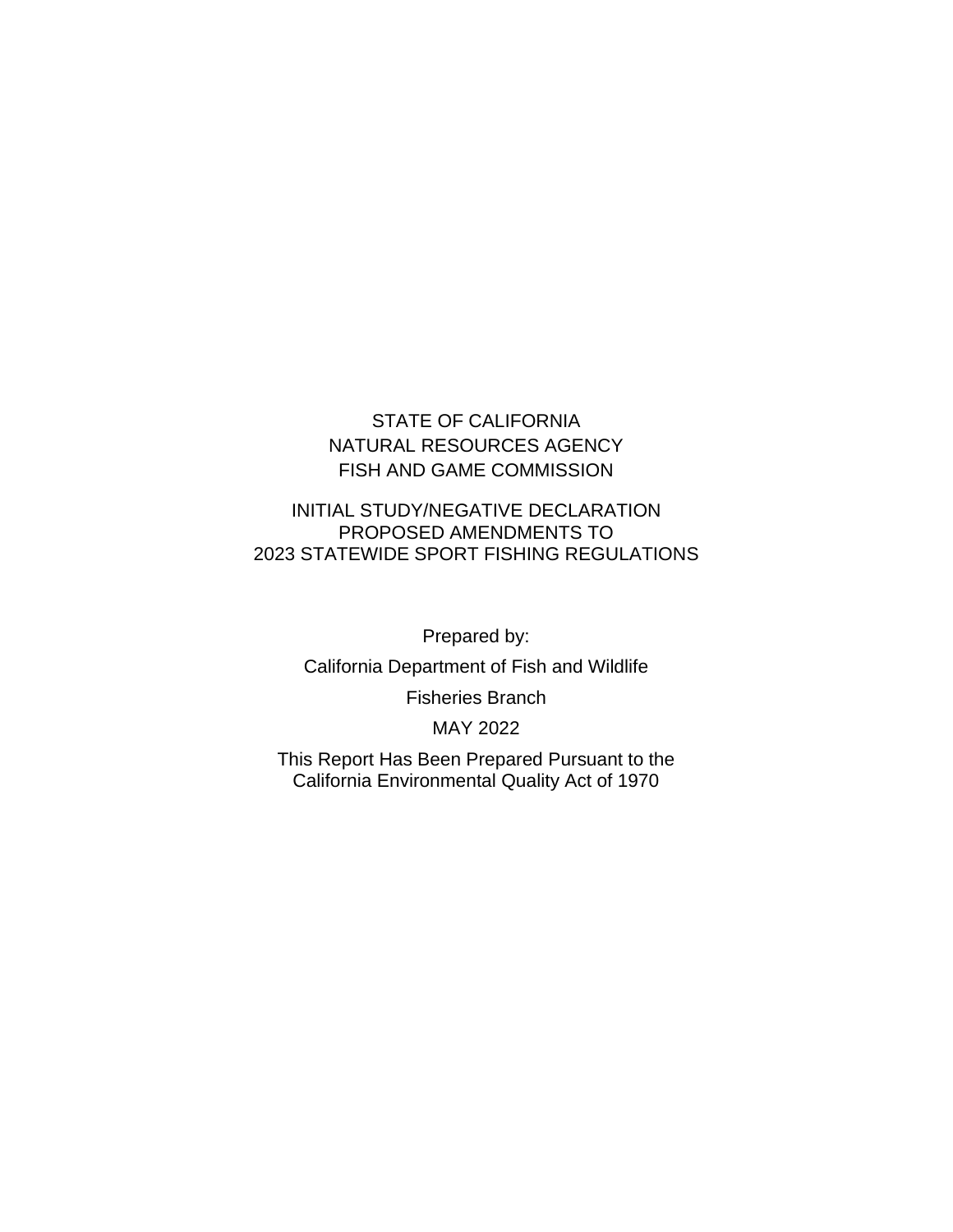### **INITIAL STUDY/NEGATIVE DECLARATION FOR PROPOSED AMENDMENTS TO 2023 STATEWIDE SPORT FISHING REGULATIONS, TITLE 14, CALIFORNIA CODE OF REGULATIONS**

## **THE PROJECT**

Unless otherwise specified, all section references in this document are to Title 14 of the California Code of Regulations.

The California Fish and Game Commission ("Commission") proposes to amend a variety of regulations related to sport fishing for the 2023 season and onward. The proposed project will amend bag and possession limits for black bass, striped bass, catfish, and trout; extend the low flow closure period for areas north of San Francisco; and add a low flow closure target for the San Lorenzo River and its tributaries. The project will amend regulations on recreational take of crabs in marine waters for consistency with the upcoming 365-day fishing license pursuant to implementation of Assembly Bill 817 (Wood, 2021). In addition, this project will make needed corrections to existing regulations. The proposed regulatory changes are needed for clarity and to improve regulatory enforcement.

The California Department of Fish and Wildlife (Department) has evaluated the proposed amendments and presented its findings to the Commission for consideration.

## **THE FINDINGS**

The initial study and the Commission's review of the project showed that the project will not have any significant or potentially significant effects on the environment, and therefore no alternatives or mitigation measures are proposed to avoid or reduce any significant effects on the environment. The project will not have a significant effect on aesthetics, agriculture and forestry resources, air quality, biological resources, cultural resources, energy, geology and soils, greenhouse gas emissions, hazards and hazardous materials, hydrology and water quality, land use and planning, mineral resources, noise, population and housing, public services, recreation, transportation, tribal cultural resources, utilities and service systems, and wildfire.

## **BASIS OF THE FINDINGS**

Based on the initial study, implementing the project will not have any significant or potentially significant effects on the environment. Therefore, the Commission is filing this negative declaration pursuant to the California Environmental Quality Act (CEQA), Public Resources Code Section 21080, subdivision (c).

This proposed negative declaration consists of:

- Introduction Project Description and Background Information
- Initial Study Environmental Checklist Form
- Explanation of the Response to the Initial Study Environmental Checklist Form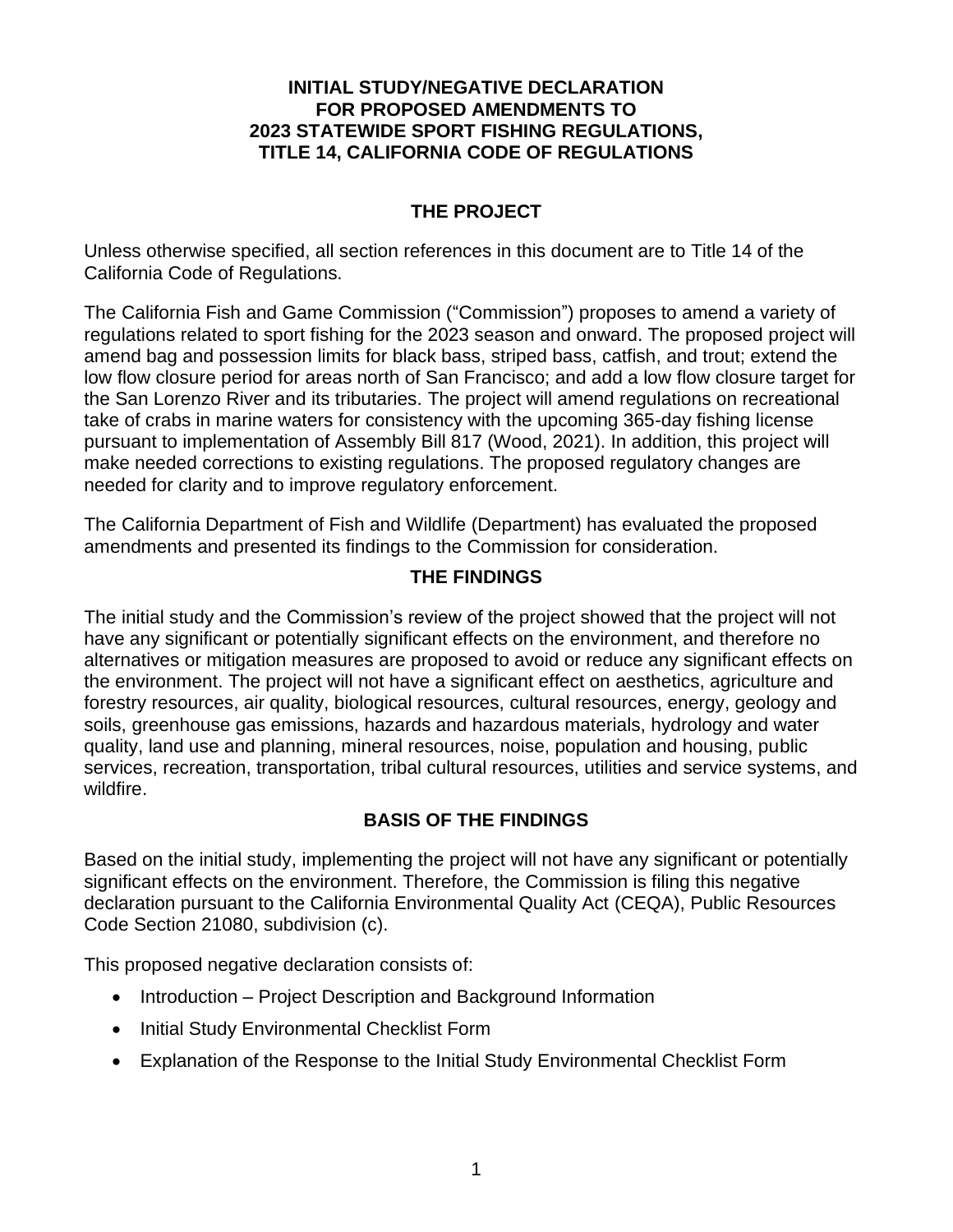## **PROJECT DESCRIPTION AND BACKGROUND INFORMATION FOR PROPOSED AMENDMENTS TO STATEWIDE SPORT FISHING REGULATIONS**

# **INTRODUCTION**

Annually, the Department recommends a variety of changes to the inland sport fishing regulations to the Commission. The proposed changes are considered and evaluated by the Commission at three regularly scheduled meetings – Notice, Discussion, and Adoption meetings. The Commission makes the final determination on what changes to the regulations should be adopted at the Commission's Adoption meeting. This year, the Commission received the Department's recommended changes to the inland sport fishing regulations at the Commission's April 20-21, 2022 meeting (Notice meeting) in Monterey and will consider adopting changes at the August 17-18, 2022, meeting (Adoption meeting) in Fortuna. The Commission is the lead agency for the purposes of CEQA for this project. Under Fish and Game Code Section 200, the Commission has the authority to regulate the taking or possession of fish for the purpose of sport fishing.

## **PROJECT GOALS AND OBJECTIVES**

The goal of this project is to amend the sport fishing regulations in furtherance of the state's conservation policy as set forth in Section 1700 of the Fish and Game Code ("FGC"). The conservation policy includes the following objectives:

- (a) The maintenance of sufficient populations of all species;
- (b) the recognition of the importance of recreational uses;
- (c) the maintenance of a sufficient resource to support a reasonable sport use;
- (d) the growth of local commercial fisheries; and
- (e) the management of the fisheries under the state's jurisdiction.

## **BACKGROUND**

The Commission has enacted regulations on the take of sport fish in California since the late 1800s. Uncontrolled fishing can have a dramatic, negative impact on sport fishing resources. Regulations are important because they: (1) protect sport fish from overharvest, including species that are designated as threatened, endangered, or species of special concern; (2) enhance trophy or quality trout fishing as part of the Department's Wild Trout or Catch and Release Program; and (3) provide for equitable distribution of the catchable-sized trout that comprise the Department's put-and-take program.

# **PROJECT LOCATION**

The sport fishing regulation changes addressed by the initial study/negative declaration occur throughout the inland and ocean waters of California.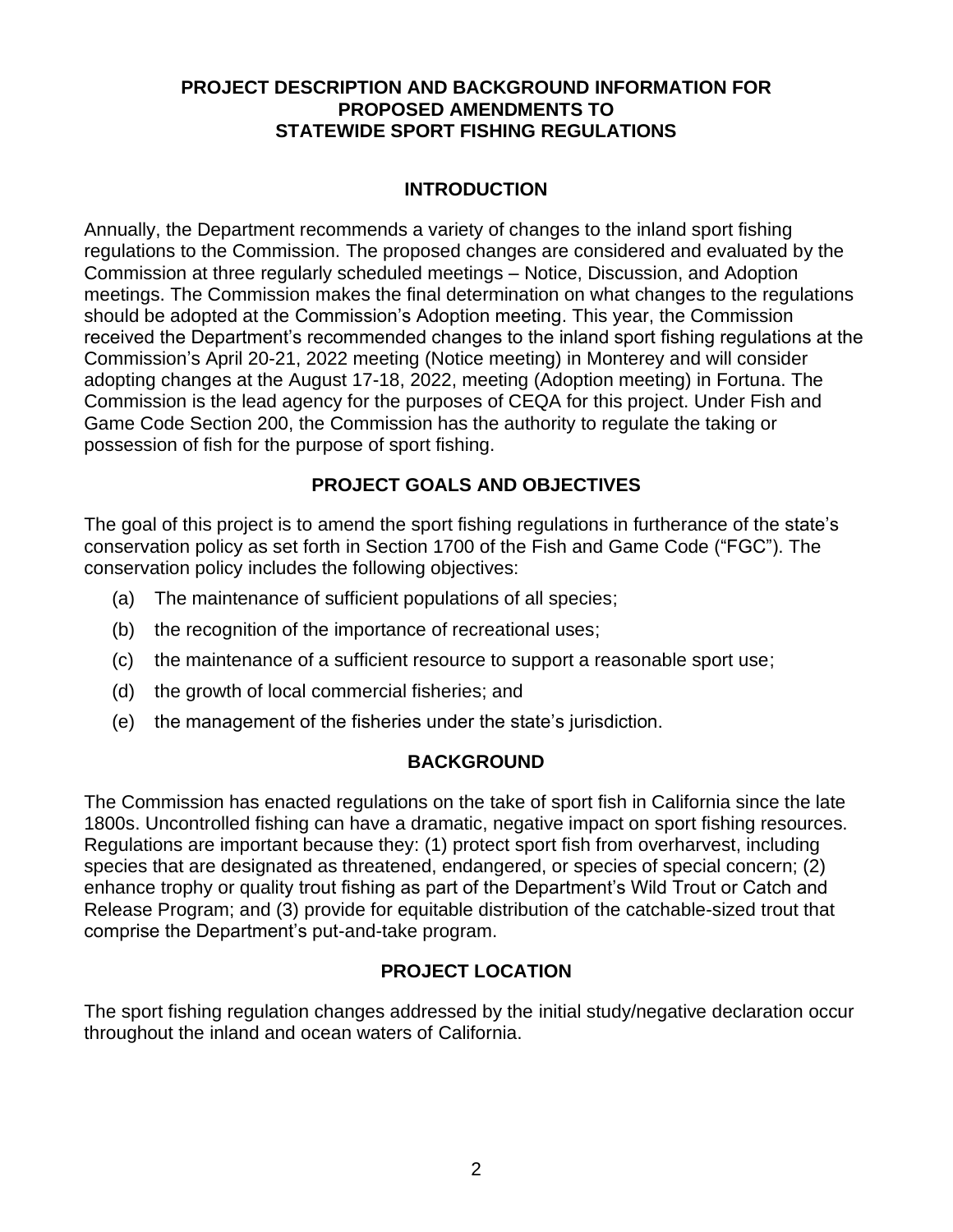## **SCHEDULE**

If adopted by the Commission at its August 17-18, 2022 meeting, and approved by the Office of Administrative Law, the proposed regulatory amendments described below will go into effect on January 1, 2023.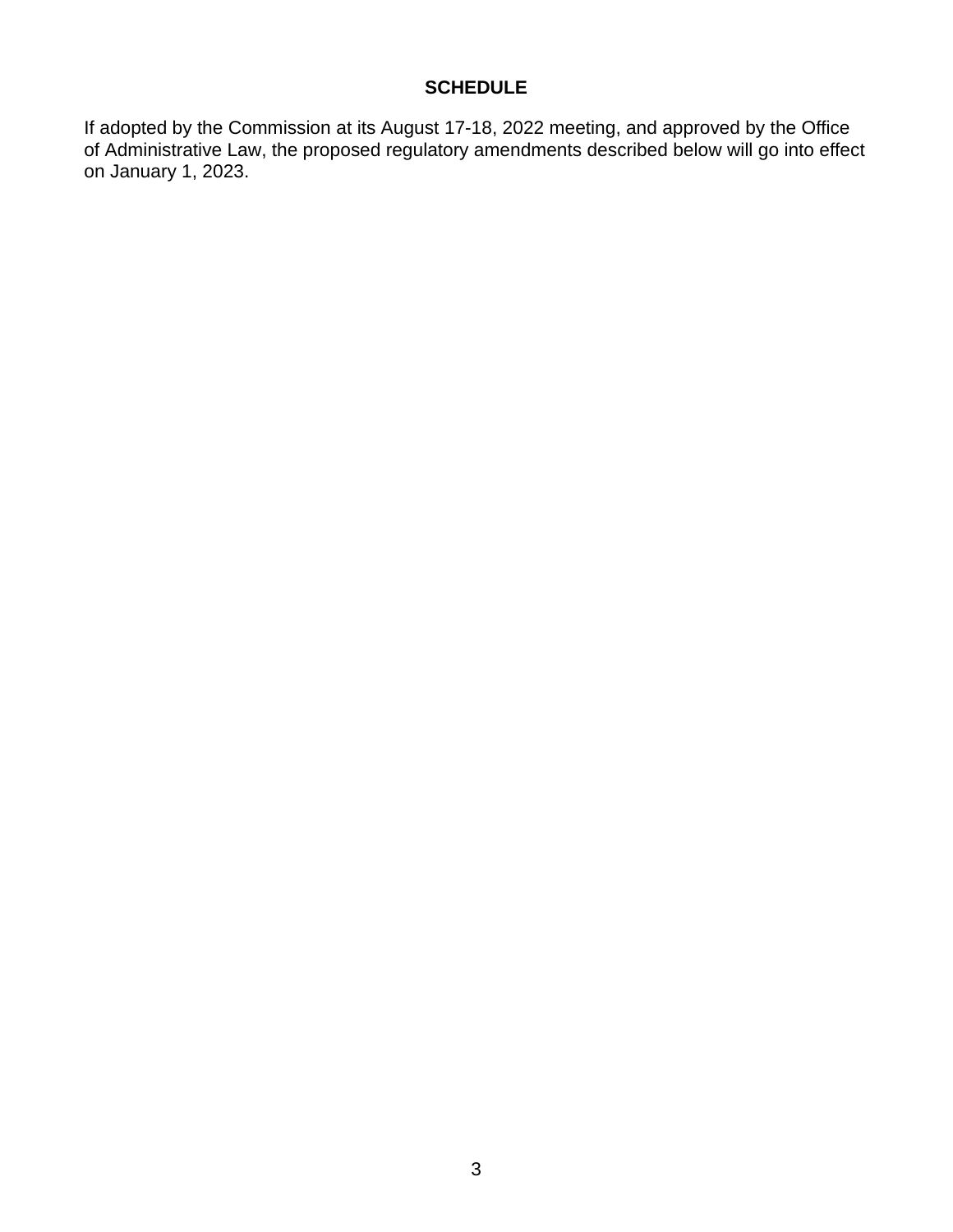# **ENVIRONMENTAL CHECKLIST FORM**

- 1. Project Title: Proposed Amendments to Statewide Sport Fishing Regulations
- 2. Lead Agency Name and Address: California Fish and Game Commission 715 P Street, 16<sup>th</sup> Floor Sacramento, CA 95814
- 3. Contact Person and Phone Number: Melissa Miller-Henson, (916) 653-4899
- 4. Project Location: Inland and ocean waters of California.
- 5. Project Sponsor's Name and Address: California Department of Fish and Wildlife Fisheries Branch 1010 Riverside Parkway West Sacramento, CA 95605
- 6. General Plan designation: N/A (statewide)
- 7. Zoning: N/A (statewide)
- 8. Description of Project: The California Fish and Game Commission proposes to amend selected sport fishing regulations for trout, black bass, striped bass, and catfish, including seasons, daily bag and possession limits, size limits, gear restrictions, water area boundaries, and low flow restrictions, to maintain consistency with the Department's mission to manage California's diverse fisheries resources for their ecological value and their use and enjoyment by the public.
- 9. Surrounding land uses and setting: N/A
- 10.Other Public Agencies Whose Approval Is Required: None.
- 11.Have California Native American tribes traditionally and culturally affiliated with the project area requested consultation pursuant to Public Resources Code section 21080.31? In March 2022, the Commission mailed a tribal notification to Native American tribes traditionally and culturally affiliated with the project area. No California Native American tribes have requested consultation.

# **ENVIRONMENTAL FACTORS POTENTIALLY AFFECTED**

The environmental factors checked below would be potentially affected by this project, involving at least one impact that is a "Potentially Significant Impact" as indicated by the checklist on the following pages.



Aesthetics **Agriculture** and Forestry

□ Air Quality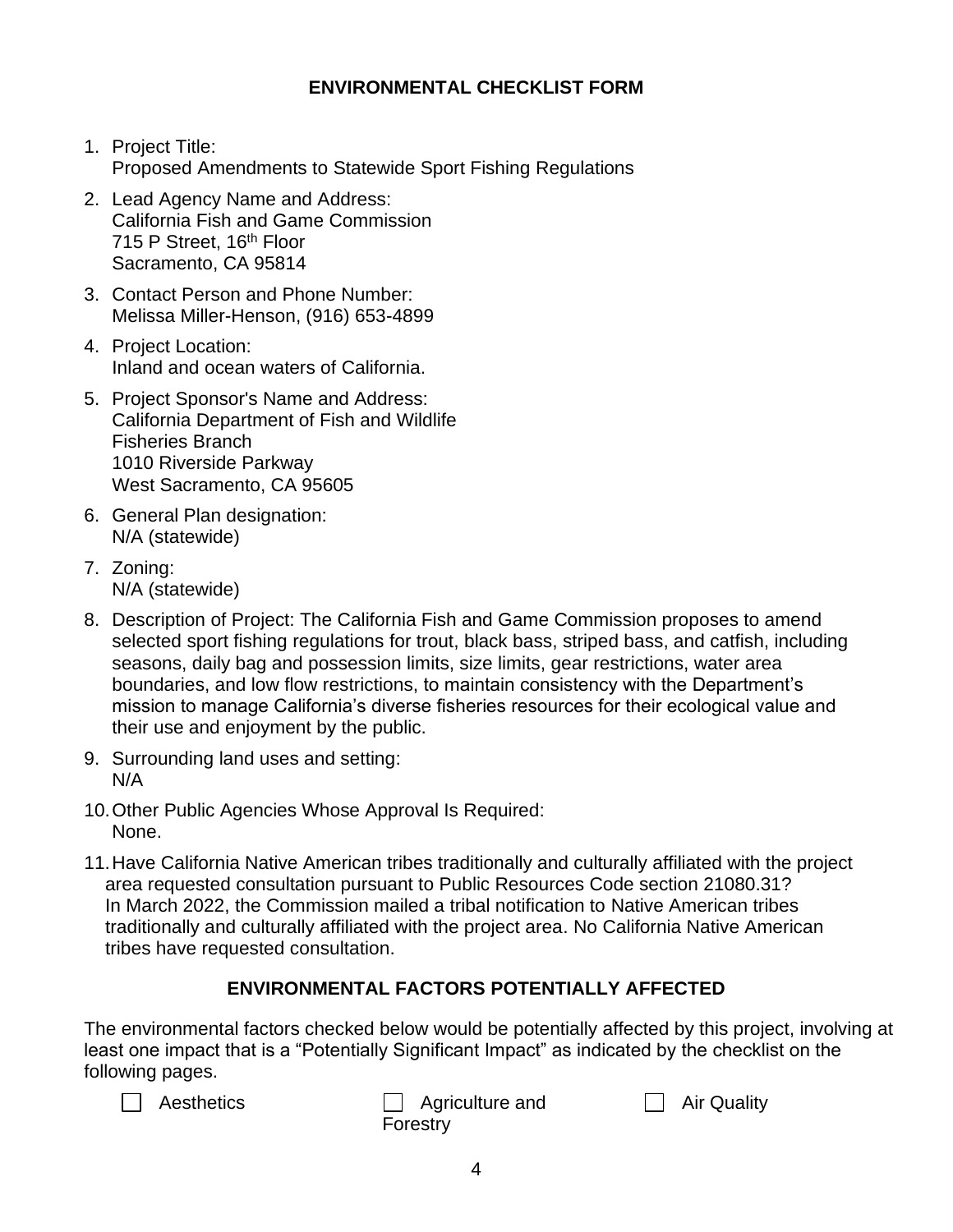| <b>Biological Resources</b>         | <b>Cultural Resources</b>          | Energy                                    |
|-------------------------------------|------------------------------------|-------------------------------------------|
| Geology/Soils                       | <b>Greenhouse Gas</b><br>Emissions | Hazards and<br><b>Hazardous Materials</b> |
| Hydrology/Water<br>Quality          | Land Use/Planning                  | <b>Mineral Resources</b>                  |
| <b>Noise</b>                        | Population/ Housing                | <b>Public Services</b>                    |
| Recreation                          | Transportation                     | <b>Tribal Cultural</b><br>Resources       |
| Utilities/Service<br><b>Systems</b> | Wildfire                           | Mandatory<br>Findings of<br>Significance  |

This project will not have a "Potential Significant Impact" on any of the environmental factors listed above; therefore, no boxes are checked.

## **DETERMINATION**

On the basis of this initial evaluation:

 $\boxtimes$ I find that the proposed project COULD NOT have a significant effect on the environment, and a NEGATIVE DECLARATION will be prepared.

I find that although the proposed project could have a significant effect on the  $\mathbf{L}$ environment, there will not be a significant effect in this case because revisions in the project have been made by or agreed to by the project proponent. A MITIGATED NEGATIVE DECLARATION will be prepared.

| $\Box$ | I find that the proposed project MAY have a significant effect on the environment, |
|--------|------------------------------------------------------------------------------------|
|        | and an ENVIRONMENTAL IMPACT REPORT is required.                                    |

I find that the proposed project MAY have a "potentially significant impact" or "potentially significant unless mitigated" impact on the environment, but at least one effect 1) has been adequately analyzed in an earlier document pursuant to applicable legal standards, and 2) has been addressed by mitigation measures based on the earlier analysis as described on attached sheets. An ENVIRONMENTAL IMPACT REPORT is required, but it must analyze only the effects that remain to be addressed.

 $\Box$ I find that although the proposed project could have a significant effect on the environment, because all potentially significant effects (a) have been analyzed adequately in an earlier EIR or NEGATIVE DECLARATION pursuant to applicable standards, and (b) have been avoided or mitigated pursuant to that earlier EIR or NEGATIVE DECLARATION, including revisions or mitigation measures that are imposed upon the proposed project, nothing further is required.

| Miller-Henson, | Digitally signed by Miller-Henson, Melissa@FGC<br>DN: DC=Gov, DC=Ca, DC=Dfg, DC=AD, OU=DFG Divisions,<br>OU=EXEC, OU=Users, CN="Miller-Henson, Melissa@FGC"<br>Reason: I am approving this document |
|----------------|-----------------------------------------------------------------------------------------------------------------------------------------------------------------------------------------------------|
| Melissa@FGC    | Location: your signing location here<br>Date: 2022.06.09 06:35:13-07'00'<br>Foxit PDF Editor Version: 11.2.0                                                                                        |

June 9, 2022

## **Melissa Miller-Henson, Executive Director Date**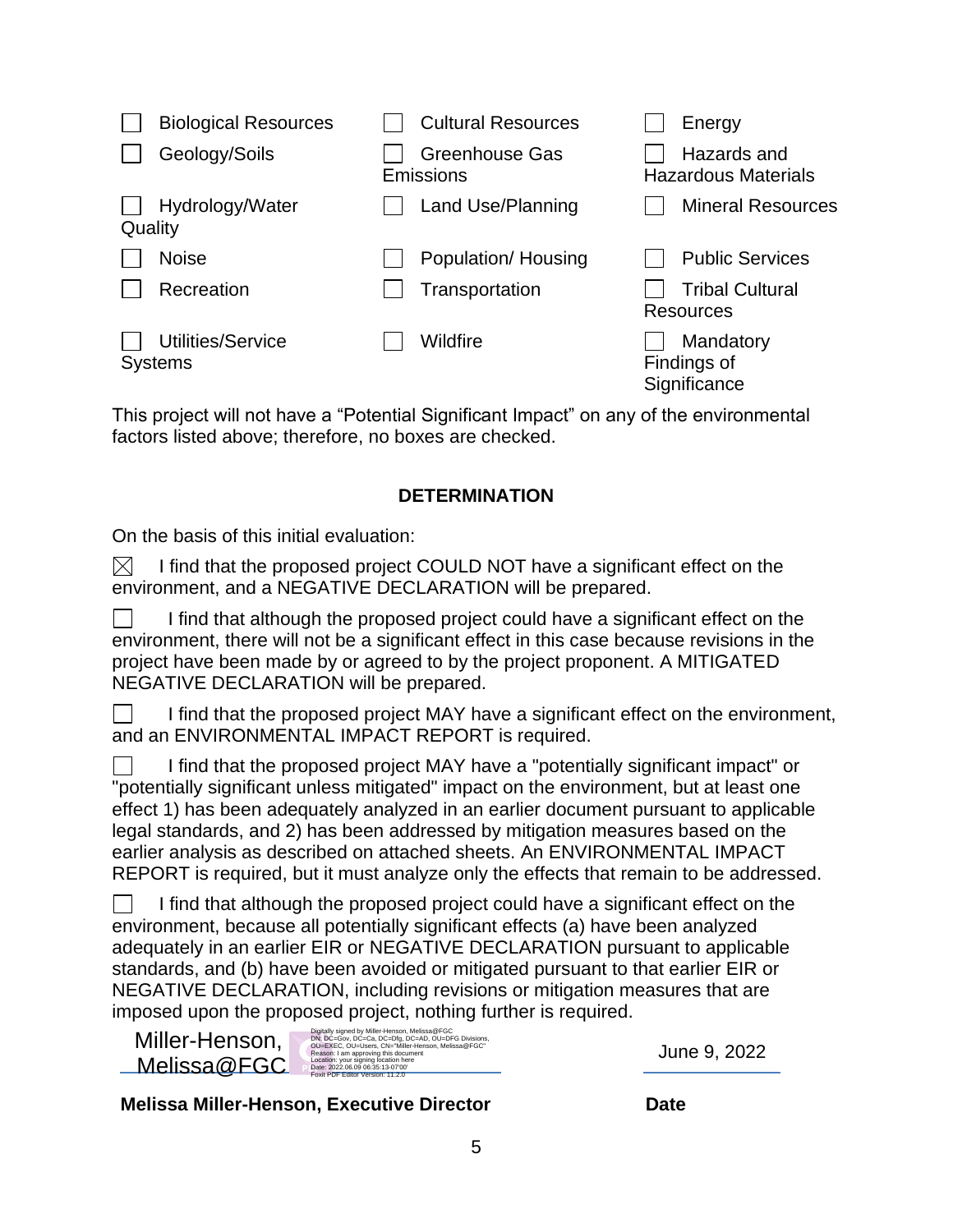|                                                                                                                                                                                                                                                                                                                                                                                                    | Significant<br>Impact (PSI)<br>Potentially | Less Than<br>Significant<br>with<br>Mitigation<br>(LTSM) | Less Than<br>Significant<br>Impact (LTS) | No Impact<br>(NI) |
|----------------------------------------------------------------------------------------------------------------------------------------------------------------------------------------------------------------------------------------------------------------------------------------------------------------------------------------------------------------------------------------------------|--------------------------------------------|----------------------------------------------------------|------------------------------------------|-------------------|
| <b>I. AESTHETICS.</b> Except as provided in<br>Public Resources Code Section 21099,<br>would the project:                                                                                                                                                                                                                                                                                          |                                            |                                                          |                                          |                   |
| a) Have a substantial adverse effect on a<br>scenic vista                                                                                                                                                                                                                                                                                                                                          |                                            |                                                          |                                          | N <sub>l</sub>    |
| b) Substantially damage scenic resources,<br>including, but not limited to, trees, rock<br>outcroppings, and historic buildings within<br>a state scenic highway                                                                                                                                                                                                                                   |                                            |                                                          |                                          | N <sub>l</sub>    |
| c) In nonurbanized areas, substantially<br>degrade the existing visual character or<br>quality of public views of the site and its<br>surroundings? (Public views are those that<br>are experienced from publicly accessible<br>vantage point). If the project is in an<br>urbanized area, would the project conflict<br>with applicable zoning and other<br>regulations governing scenic quality. |                                            |                                                          |                                          | N <sub>l</sub>    |
| d) Create a new source of substantial light<br>or glare which would adversely affect day<br>or nighttime views in the area?                                                                                                                                                                                                                                                                        |                                            |                                                          |                                          | ΝI                |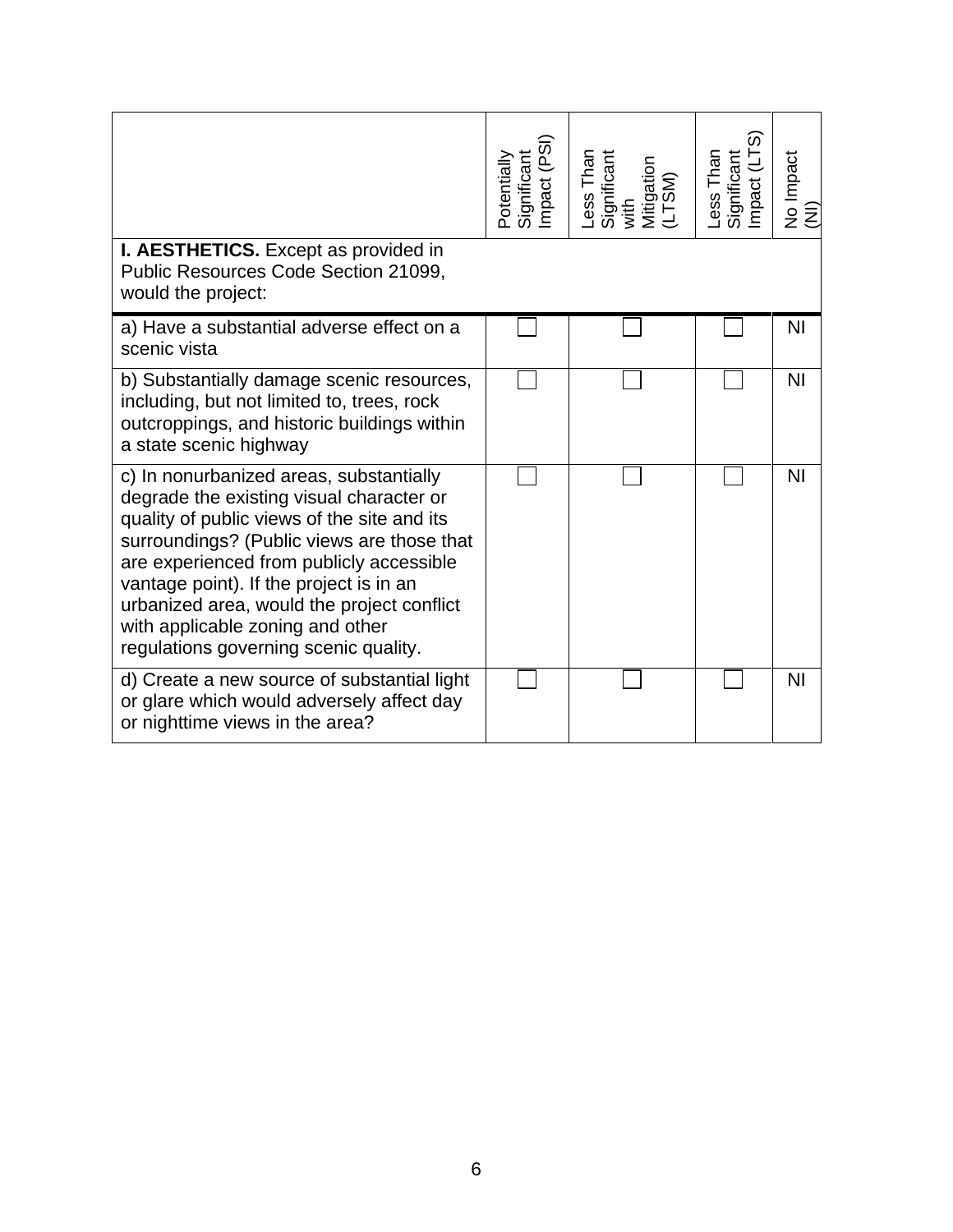|                                                                                                                                                                                                                                                                                                                                                                                                                                                                                                                                                                                                                                                                                                                                                                                                                                                                                                                                                                                              | Significant<br>Impact (PSI)<br>Potentially | Less Than<br>Significant<br>with<br>Mitigation<br>Mitigation | Less Than<br>Significant<br>Impact (LTS) | No Impact<br>(NI) |
|----------------------------------------------------------------------------------------------------------------------------------------------------------------------------------------------------------------------------------------------------------------------------------------------------------------------------------------------------------------------------------------------------------------------------------------------------------------------------------------------------------------------------------------------------------------------------------------------------------------------------------------------------------------------------------------------------------------------------------------------------------------------------------------------------------------------------------------------------------------------------------------------------------------------------------------------------------------------------------------------|--------------------------------------------|--------------------------------------------------------------|------------------------------------------|-------------------|
| <b>II. AGRICULTURE AND FORESTRY</b><br><b>RESOURCES.</b> In determining whether<br>impacts to agricultural resources are<br>significant environmental effects, lead<br>agencies may refer to the California<br><b>Agricultural Land Evaluation and Site</b><br>Assessment Model (1997) prepared by the<br>California Dept. of Conservation as an<br>optional model to use in assessing impacts<br>on agriculture and farmland. In<br>determining whether impacts to forest<br>resources, including timberland, are<br>significant environmental effects, lead<br>agencies may refer to information<br>compiled by the California Department of<br>Forestry and Fire Protection regarding the<br>state's inventory of forest land, including<br>the Forest and Range Assessment Project<br>and the Forest Legacy Assessment<br>Project; and the forest carbon<br>measurement methodology provided in<br>Forest Protocols adopted by the California<br>Air Resources Board. Would the project: |                                            |                                                              |                                          |                   |
| a) Convert Prime Farmland, Unique<br>Farmland, or Farmland of Statewide<br>Importance (Farmland), as shown on the<br>maps prepared pursuant to the Farmland<br>Mapping and Monitoring Program of the<br>California Resources Agency, to non-<br>agricultural use?                                                                                                                                                                                                                                                                                                                                                                                                                                                                                                                                                                                                                                                                                                                            |                                            |                                                              |                                          | <b>NI</b>         |
| b) Conflict with existing zoning for<br>agricultural use, or a Williamson Act<br>contract?                                                                                                                                                                                                                                                                                                                                                                                                                                                                                                                                                                                                                                                                                                                                                                                                                                                                                                   |                                            |                                                              |                                          | <b>NI</b>         |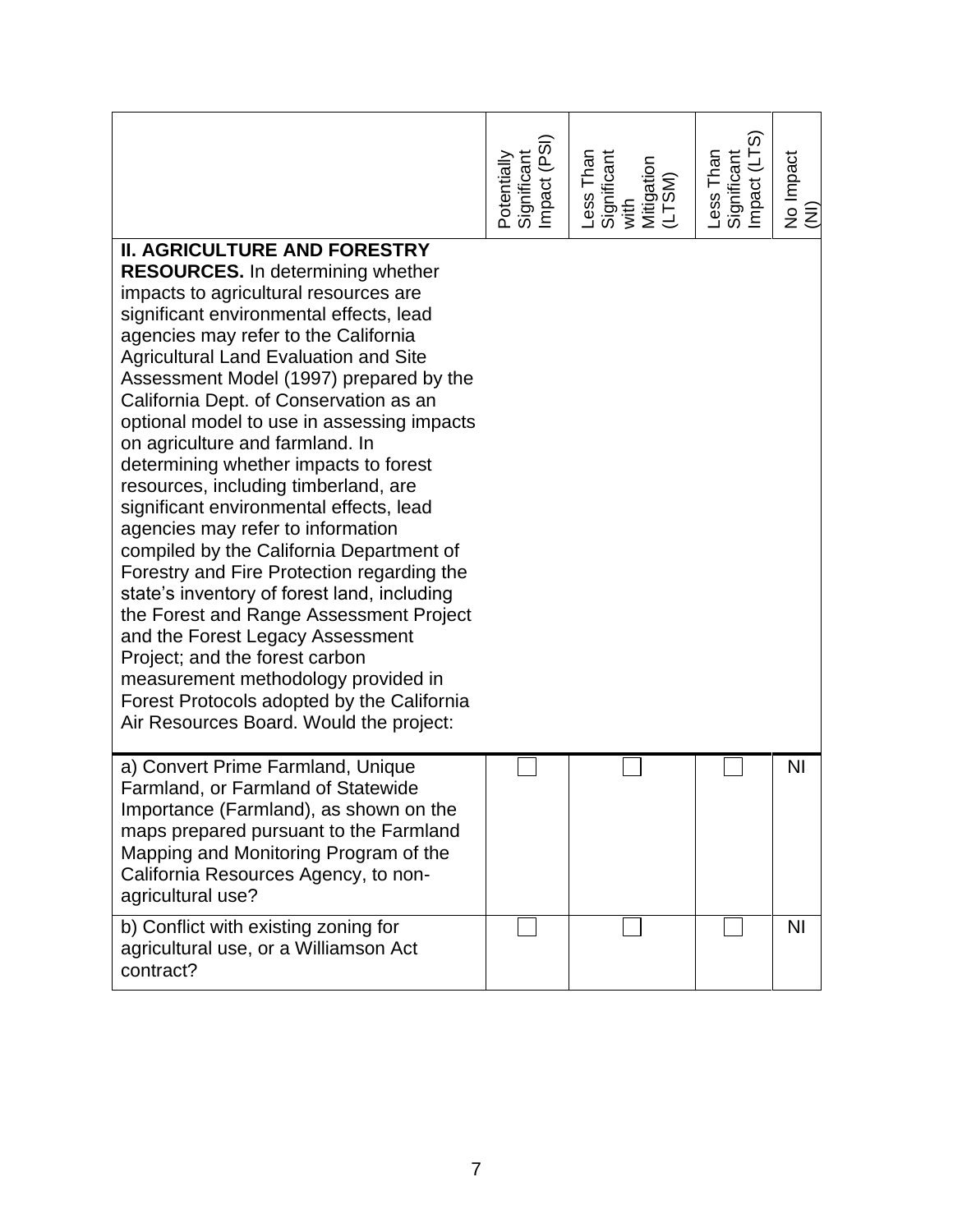|                                                                                                                                                                                                                                                                                                                     | Potentially<br>Significant<br>Impact (PSI) | Less Than<br>Significant<br>with<br>Mitigation<br>(LTSM) | Less Than<br>Significant<br>Impact (LTS) | No Impact<br>(NI) |
|---------------------------------------------------------------------------------------------------------------------------------------------------------------------------------------------------------------------------------------------------------------------------------------------------------------------|--------------------------------------------|----------------------------------------------------------|------------------------------------------|-------------------|
| c) Conflict with existing zoning for, or<br>cause rezoning of, forest land (as defined<br>in Public Resources Code section<br>$12220(g)$ , timberland (as defined by<br>Public Resources Code section 4526), or<br>timberland zoned Timberland Production<br>(as defined by Government Code section<br>$51104(g)$ ? |                                            |                                                          |                                          | $\overline{N}$    |
| d) Result in the loss of forest land or<br>conversion of forest land to non-forest<br>use?                                                                                                                                                                                                                          |                                            |                                                          |                                          | <b>NI</b>         |
| e) Involve other changes in the existing<br>environment which, due to their location or<br>nature, could result in conversion of<br>Farmland, to non-agricultural use or<br>conversion of forest land to non-forest<br>use?                                                                                         |                                            |                                                          |                                          | <b>NI</b>         |
| III. AIR QUALITY. Where available, the<br>significance criteria established by the<br>applicable air quality management district<br>or air pollution control district may be relied<br>upon to make the following determinations.<br>Would the project:                                                             |                                            |                                                          |                                          |                   |
| a) Conflict with or obstruct implementation<br>of the applicable air quality plan?                                                                                                                                                                                                                                  |                                            |                                                          |                                          | NI                |
| b) Result in a cumulatively considerable<br>net increase of any criteria pollutant for<br>which the project region is non-attainment<br>under an applicable federal or state<br>ambient air quality standard?                                                                                                       |                                            |                                                          |                                          | <b>NI</b>         |
| c) Expose sensitive receptors to<br>substantial pollutant concentrations?                                                                                                                                                                                                                                           |                                            |                                                          |                                          | <b>NI</b>         |
| d) Result in any other emissions (such as<br>those leading to odors) affecting a<br>substantial number of people?                                                                                                                                                                                                   |                                            |                                                          |                                          | N <sub>1</sub>    |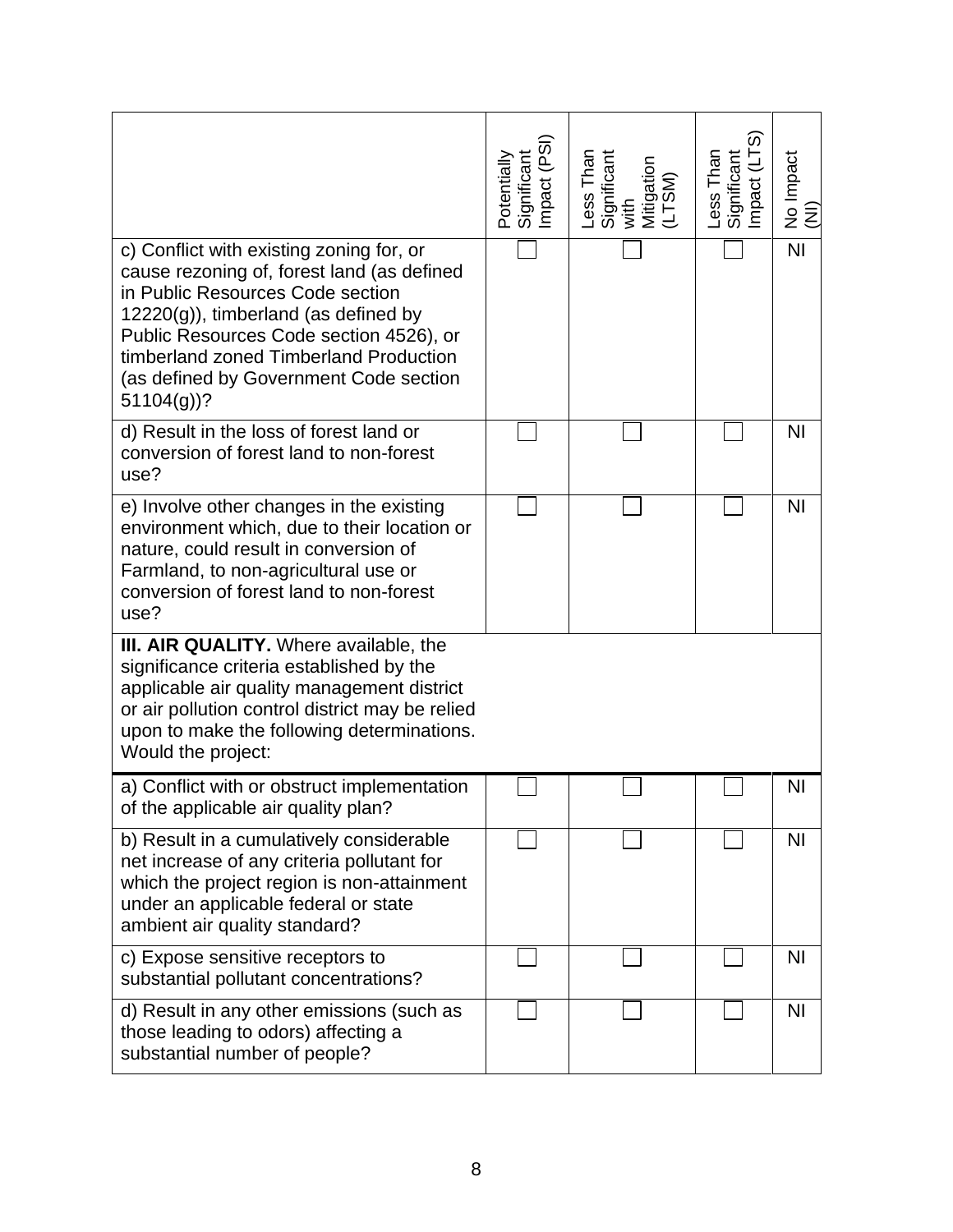| <b>IV. BIOLOGICAL RESOURCES. Would</b>                                                                                                                                                                                                                                                                                                                    | Significant<br>Impact (PSI)<br>Potentially | Less Than<br>Significant<br>with<br>Mitigation<br>(LTSM) | Less Than<br>Significant<br>Impact (LTS) | No Impact<br>(NI) |
|-----------------------------------------------------------------------------------------------------------------------------------------------------------------------------------------------------------------------------------------------------------------------------------------------------------------------------------------------------------|--------------------------------------------|----------------------------------------------------------|------------------------------------------|-------------------|
| the project:<br>a) Have a substantial adverse effect, either<br>directly or through habitat modifications, on<br>any species identified as a candidate,<br>sensitive, or special status species in local<br>or regional plans, policies, or regulations,<br>or by the California Department of Fish<br>and Wildlife or U.S. Fish and Wildlife<br>Service? |                                            |                                                          | <b>LTS</b>                               |                   |
| b) Have a substantial adverse effect on<br>any riparian habitat or other sensitive<br>natural community identified in local or<br>regional plans, policies, regulations or by<br>the California Department of Fish and<br>Wildlife or U.S. Fish and Wildlife Service?                                                                                     |                                            |                                                          |                                          | N <sub>1</sub>    |
| c) Have a substantial adverse effect on<br>state or federally protected wetlands<br>(including, but not limited to, marsh, vernal<br>pool, coastal, etc.) through direct removal,<br>filling, hydrological interruption, or other<br>means?                                                                                                               |                                            |                                                          |                                          | N <sub>1</sub>    |
| d) Interfere substantially with the<br>movement of any native resident or<br>migratory fish or wildlife species or with<br>established native resident or migratory<br>wildlife corridors, or impede the use of<br>native wildlife nursery sites?                                                                                                         |                                            |                                                          |                                          | N <sub>l</sub>    |
| e) Conflict with any local policies or<br>ordinances protecting biological resources,<br>such as a tree preservation policy or<br>ordinance?                                                                                                                                                                                                              |                                            |                                                          |                                          | <b>NI</b>         |
| f) Conflict with the provisions of an<br>adopted Habitat Conservation Plan,<br>Natural Community Conservation Plan, or<br>other approved local, regional, or state<br>habitat conservation plan?                                                                                                                                                          |                                            |                                                          |                                          | <b>NI</b>         |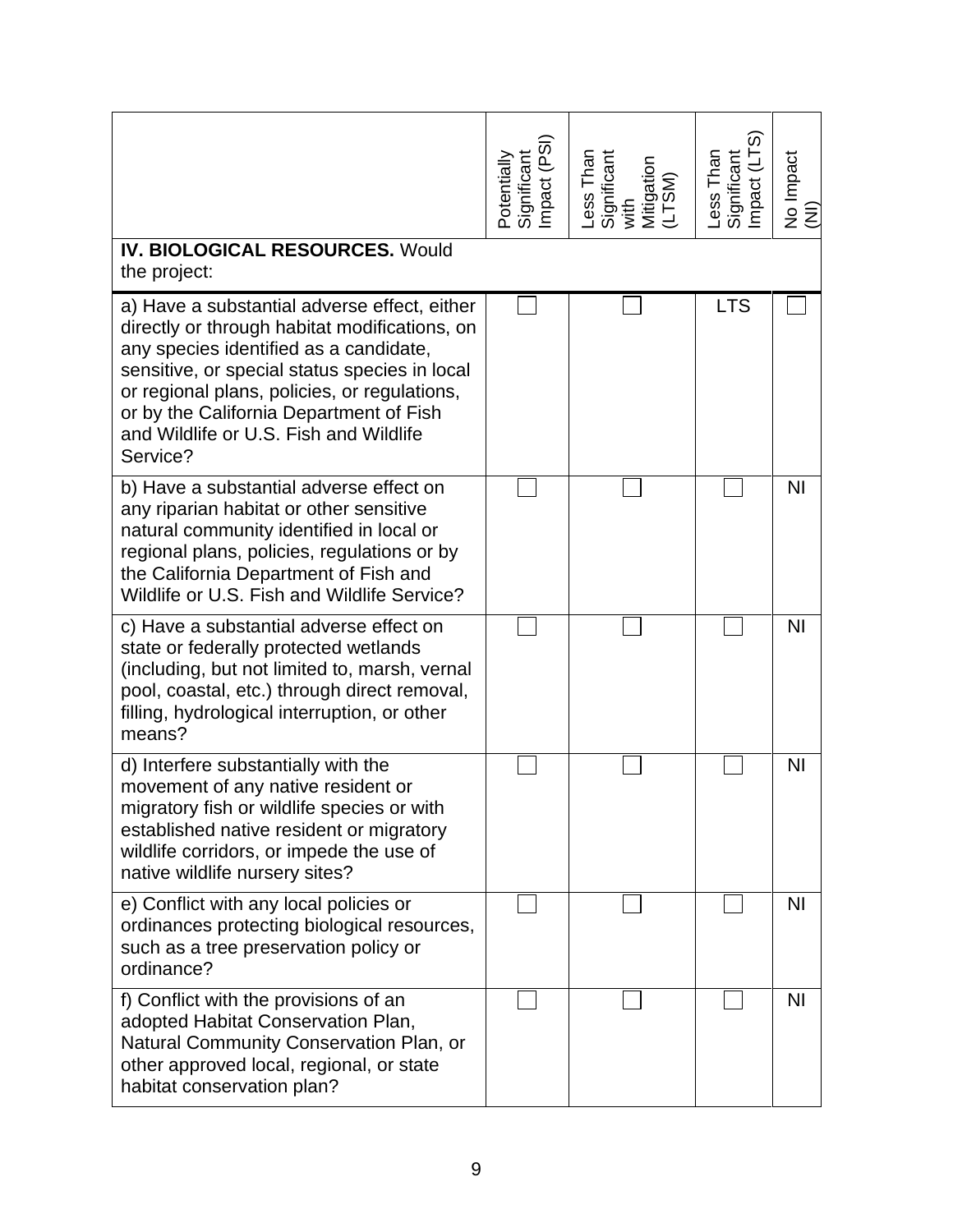| V. CULTURAL RESOURCES. Would the                                                                                                                                                                                                                                                                           | Significant<br>Impact (PSI)<br>Potentially | Less Than<br>Significant<br>with<br>Mitigation<br>(LTSM) | Impact (LTS<br>ess Than<br>Significant | No Impact<br>$\widehat{\Xi}$ |
|------------------------------------------------------------------------------------------------------------------------------------------------------------------------------------------------------------------------------------------------------------------------------------------------------------|--------------------------------------------|----------------------------------------------------------|----------------------------------------|------------------------------|
| project:                                                                                                                                                                                                                                                                                                   |                                            |                                                          |                                        |                              |
| a) Cause a substantial adverse change in<br>the significance of a historical resource<br>pursuant to §15064.5?                                                                                                                                                                                             |                                            |                                                          |                                        | N <sub>1</sub>               |
| b) Cause a substantial adverse change in<br>the significance of an archaeological<br>resource pursuant to §15064.5?                                                                                                                                                                                        |                                            |                                                          |                                        | N <sub>1</sub>               |
| c) Disturb any human remains, including<br>those interred outside of dedicated<br>cemeteries?                                                                                                                                                                                                              |                                            |                                                          |                                        | N <sub>1</sub>               |
| VI. ENERGY. Would the project:                                                                                                                                                                                                                                                                             |                                            |                                                          |                                        |                              |
| a) Result in potentially significant<br>environmental impact due to wasteful,<br>inefficient, or unnecessary consumption of<br>energy resources, during project<br>construction or operations?                                                                                                             |                                            |                                                          |                                        | N <sub>1</sub>               |
| b) Conflict with or obstruct a state or local<br>plan for renewable energy or energy<br>efficiency?                                                                                                                                                                                                        |                                            |                                                          |                                        | N <sub>1</sub>               |
| <b>VII. GEOLOGY AND SOILS. Would the</b><br>project:                                                                                                                                                                                                                                                       |                                            |                                                          |                                        |                              |
| a) Directly or indirectly cause potential<br>substantial adverse effects, including the<br>risk of loss, injury, or death involving:                                                                                                                                                                       |                                            |                                                          |                                        |                              |
| i) Rupture of a known earthquake fault, as<br>delineated on the most recent Alquist-<br>Priolo Earthquake Fault Zoning Map,<br>issued by the State Geologist for the area<br>or based on other substantial evidence of<br>a known fault? Refer to Division of Mines<br>and Geology Special Publication 42? |                                            |                                                          |                                        | ΝI                           |
| ii) Strong seismic ground shaking?                                                                                                                                                                                                                                                                         |                                            |                                                          |                                        | <b>NI</b>                    |
| iii) Seismic-related ground failure, including<br>liquefaction?                                                                                                                                                                                                                                            |                                            |                                                          |                                        | <b>NI</b>                    |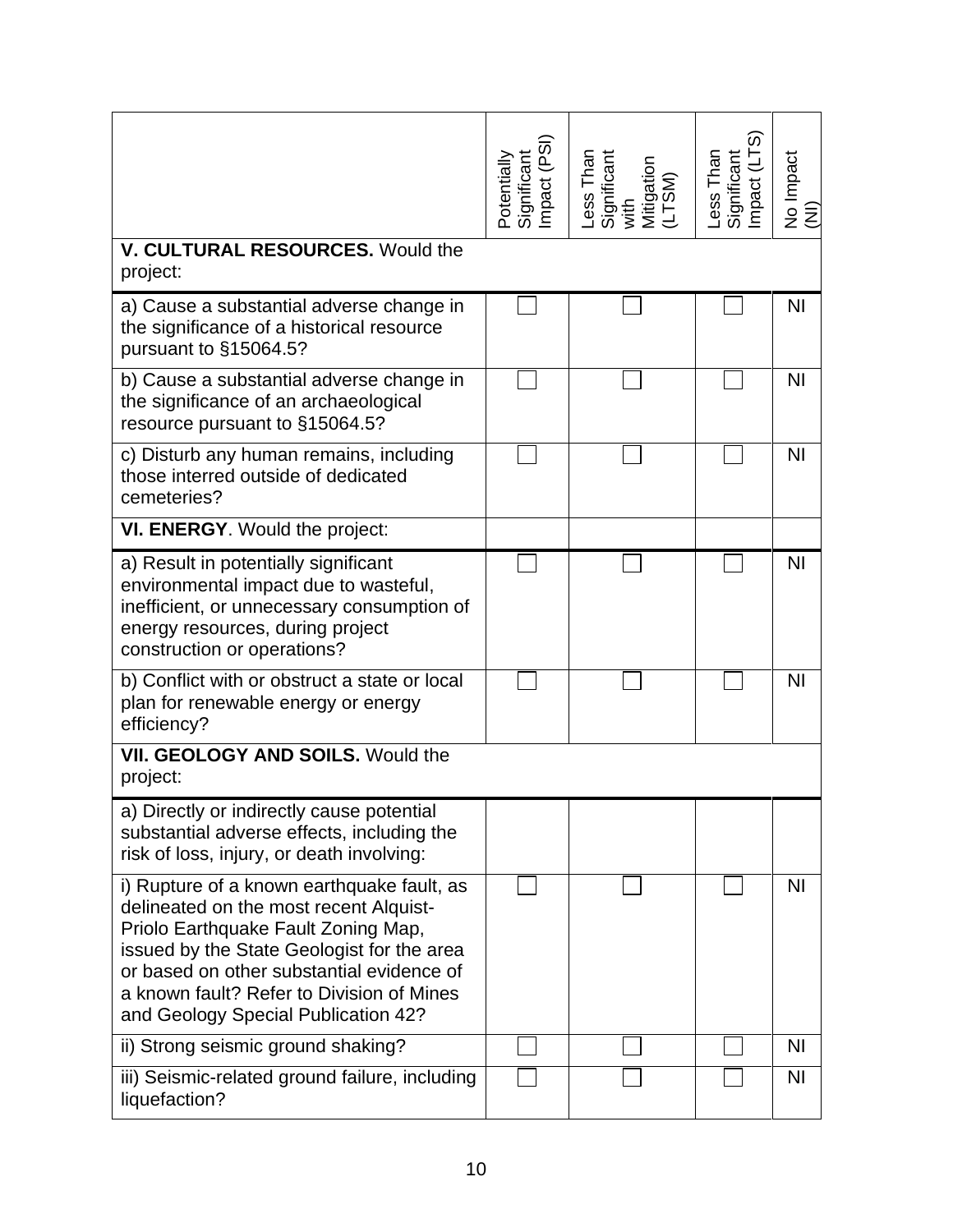|                                                                                                                                                                                                                                                   | Impact (PSI)<br><b>Significant</b><br>Potentially | Less Than<br>Significant<br>with<br>Mitigation<br>(LTSM) | Significant<br>Impact (LTS)<br>Less Than | No Impact<br>Ē |
|---------------------------------------------------------------------------------------------------------------------------------------------------------------------------------------------------------------------------------------------------|---------------------------------------------------|----------------------------------------------------------|------------------------------------------|----------------|
| iv) Landslides?                                                                                                                                                                                                                                   |                                                   |                                                          |                                          | N <sub>l</sub> |
| b) Result in substantial soil erosion or the<br>loss of topsoil?                                                                                                                                                                                  |                                                   |                                                          |                                          | N <sub>1</sub> |
| c) Be located on a geologic unit or soil that<br>is unstable, or that would become unstable<br>as a result of the project, and potentially<br>result in on- or off-site landslide, lateral<br>spreading, subsidence, liquefaction or<br>collapse? |                                                   |                                                          |                                          | N <sub>1</sub> |
| d) Be located on expansive soil, as defined<br>in Table 18-1-B of the Uniform Building<br>Code (1994), creating substantial direct or<br>indirect risks to life or property?                                                                      |                                                   |                                                          |                                          | N <sub>1</sub> |
| e) Have soils incapable of adequately<br>supporting the use of septic tanks or<br>alternative waste water disposal systems<br>where sewers are not available for the<br>disposal of waste water?                                                  |                                                   |                                                          |                                          | N <sub>l</sub> |
| f) Directly or indirectly destroy a unique<br>paleontological resource or site or unique<br>geologic feature?                                                                                                                                     |                                                   |                                                          |                                          | N <sub>l</sub> |
| <b>VIII. GREENHOUSE GAS EMISSIONS.</b><br>Would the project:                                                                                                                                                                                      |                                                   |                                                          |                                          |                |
| a) Generate greenhouse gas emissions,<br>either directly or indirectly, that may have a<br>significant impact on the environment?                                                                                                                 |                                                   |                                                          |                                          | NI             |
| b) Conflict with an applicable plan, policy<br>or regulation adopted for the purpose of<br>reducing the emissions of greenhouse<br>gases?                                                                                                         |                                                   |                                                          |                                          | N <sub>l</sub> |
| IX. HAZARDS AND HAZARDOUS<br><b>MATERIALS.</b> Would the project:                                                                                                                                                                                 |                                                   |                                                          |                                          |                |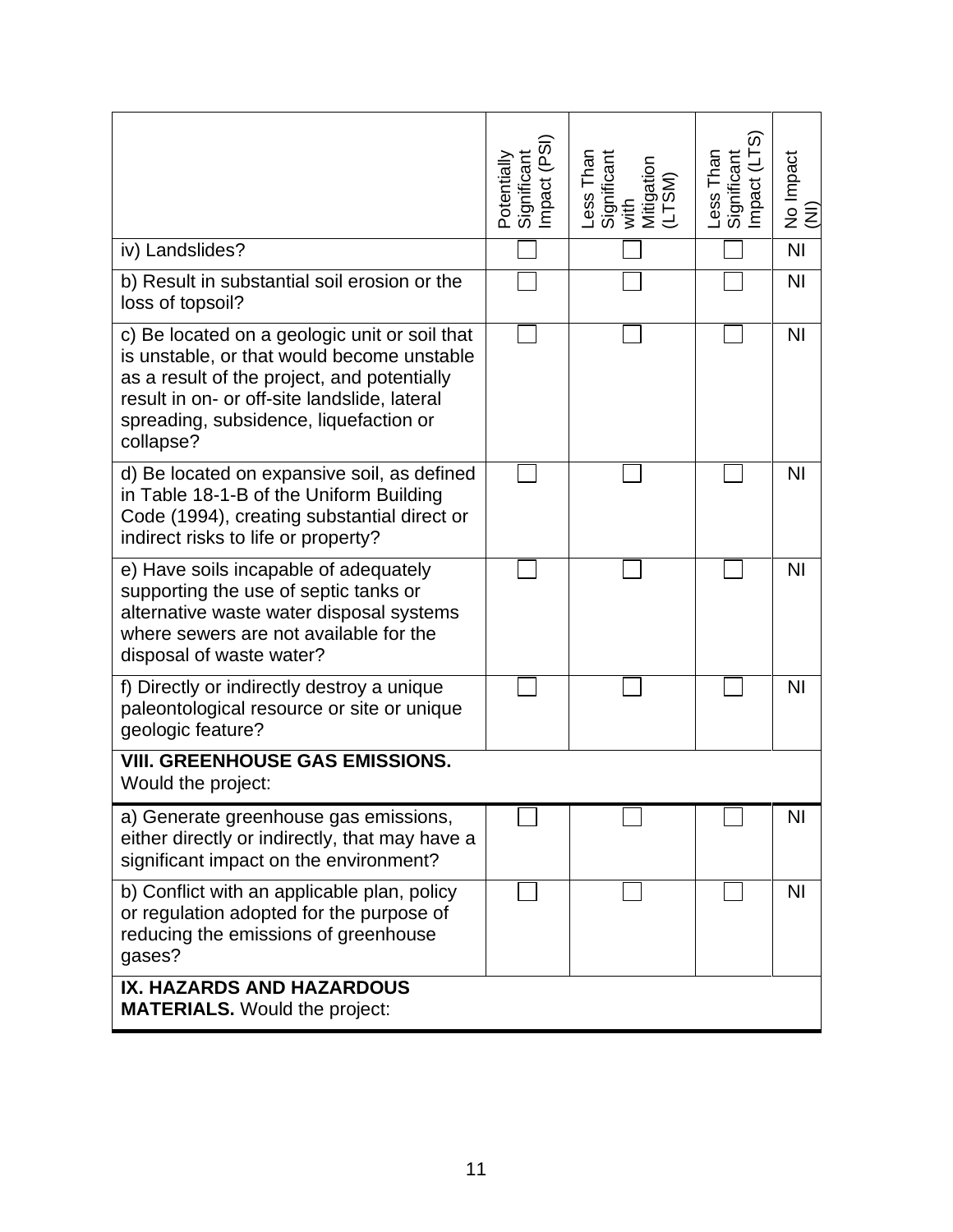|                                                                                                                                                                                                                                                                                                       | Significant<br>Impact (PSI)<br>Potentially | Less Than<br>Significant<br>with<br>Mitigation<br>(LTSM) | Less Than<br>Significant<br>Impact (LTS) | No Impact<br>(NI) |
|-------------------------------------------------------------------------------------------------------------------------------------------------------------------------------------------------------------------------------------------------------------------------------------------------------|--------------------------------------------|----------------------------------------------------------|------------------------------------------|-------------------|
| a) Create a significant hazard to the public<br>or the environment through the routine<br>transport, use, or disposal of hazardous<br>materials?                                                                                                                                                      |                                            |                                                          |                                          | N <sub>l</sub>    |
| b) Create a significant hazard to the public<br>or the environment through reasonably<br>foreseeable upset and accident conditions<br>involving the release of hazardous<br>materials into the environment?                                                                                           |                                            |                                                          |                                          | <b>NI</b>         |
| c) Emit hazardous emissions or handle<br>hazardous or acutely hazardous materials,<br>substances, or waste within one-quarter<br>mile of an existing or proposed school?                                                                                                                              |                                            |                                                          |                                          | N <sub>l</sub>    |
| d) Be located on a site which is included<br>on a list of hazardous materials sites<br>compiled pursuant to Government Code<br>Section 65962.5 and, as a result, would it<br>create a significant hazard to the public or<br>the environment?                                                         |                                            |                                                          |                                          | <b>NI</b>         |
| e) For a project located within an airport<br>land use plan or, where such a plan has<br>not been adopted, within two miles of a<br>public airport or public use airport, would<br>the project result in a safety hazard or<br>excessive noise for people residing or<br>working in the project area? |                                            |                                                          |                                          | N <sub>l</sub>    |
| f) Impair implementation of or physically<br>interfere with an adopted emergency<br>response plan or emergency evacuation<br>plan?                                                                                                                                                                    |                                            |                                                          |                                          | N <sub>1</sub>    |
| g) Expose people or structures, either<br>directly or indirectly, to a significant risk of<br>loss, injury or death involving wildland<br>fires?                                                                                                                                                      |                                            |                                                          |                                          | <b>NI</b>         |
| X. HYDROLOGY AND WATER QUALITY.<br>Would the project:                                                                                                                                                                                                                                                 |                                            |                                                          |                                          |                   |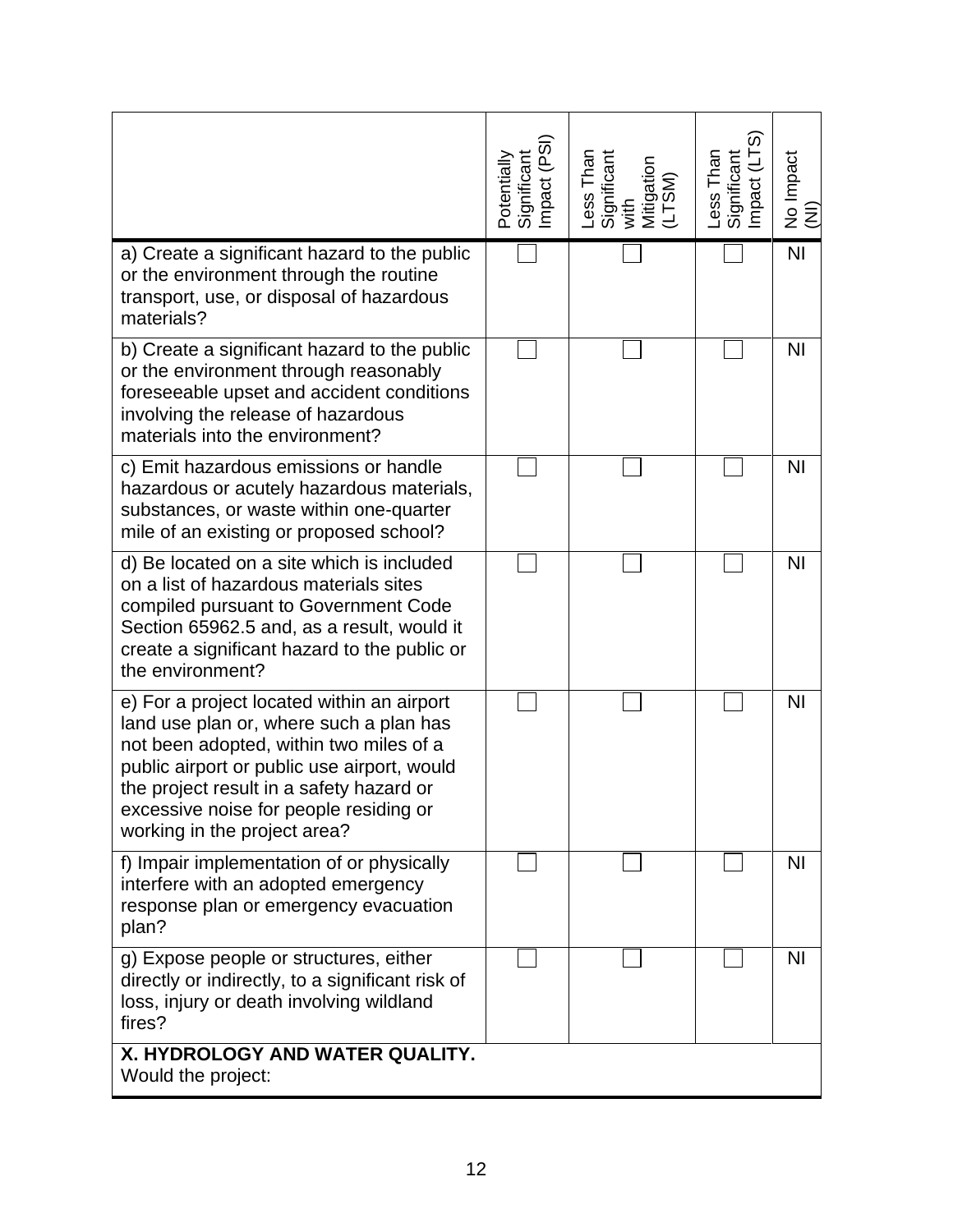|                                                                                                                                                                                                                                       | Potentially<br>Significant<br>Impact (PSI) | Less Than<br>Significant<br>with<br>Mitigation<br>(LTSM) | Less Than<br>Significant<br>Impact (LTS) | No Impact<br>(NI) |
|---------------------------------------------------------------------------------------------------------------------------------------------------------------------------------------------------------------------------------------|--------------------------------------------|----------------------------------------------------------|------------------------------------------|-------------------|
| a) Violate any water quality standards or<br>waste discharge requirements or otherwise<br>substantially degrade surface or<br>groundwater quality?                                                                                    |                                            |                                                          |                                          | N <sub>l</sub>    |
| b) Substantially decrease groundwater<br>supplies or interfere substantially with<br>groundwater recharge such that the project<br>may impede sustainable groundwater<br>management of the basin?                                     |                                            |                                                          |                                          | <b>NI</b>         |
| c) Substantially alter the existing drainage<br>pattern of the site or area, including<br>through the alteration of the course of a<br>stream or river or through the addition of<br>impervious surfaces, in a manner which<br>would: |                                            |                                                          |                                          | N <sub>l</sub>    |
| i) result in substantial erosion or<br>siltation on- or off-site;                                                                                                                                                                     |                                            |                                                          |                                          | N <sub>l</sub>    |
| ii) substantially increase the rate or<br>amount of surface runoff in a manner<br>which would result in flooding on- or<br>offsite;                                                                                                   |                                            |                                                          |                                          | N <sub>l</sub>    |
| iii) create or contribute runoff water<br>which would exceed the capacity of<br>existing or planned stormwater<br>drainage systems or provide<br>substantial additional sources of<br>pollution runoff; or                            |                                            |                                                          |                                          | N <sub>l</sub>    |
| iv) impede or redirect flood flows?                                                                                                                                                                                                   |                                            |                                                          |                                          | <b>NI</b>         |
| d) In flood hazard, tsunami, or seiche<br>zones, risk release of pollutants due to<br>project inundation?                                                                                                                             |                                            |                                                          |                                          | N <sub>1</sub>    |
| e) Conflict with or obstruct implementation<br>of a water quality control plan or<br>sustainable groundwater management<br>plan?                                                                                                      |                                            |                                                          |                                          | <b>NI</b>         |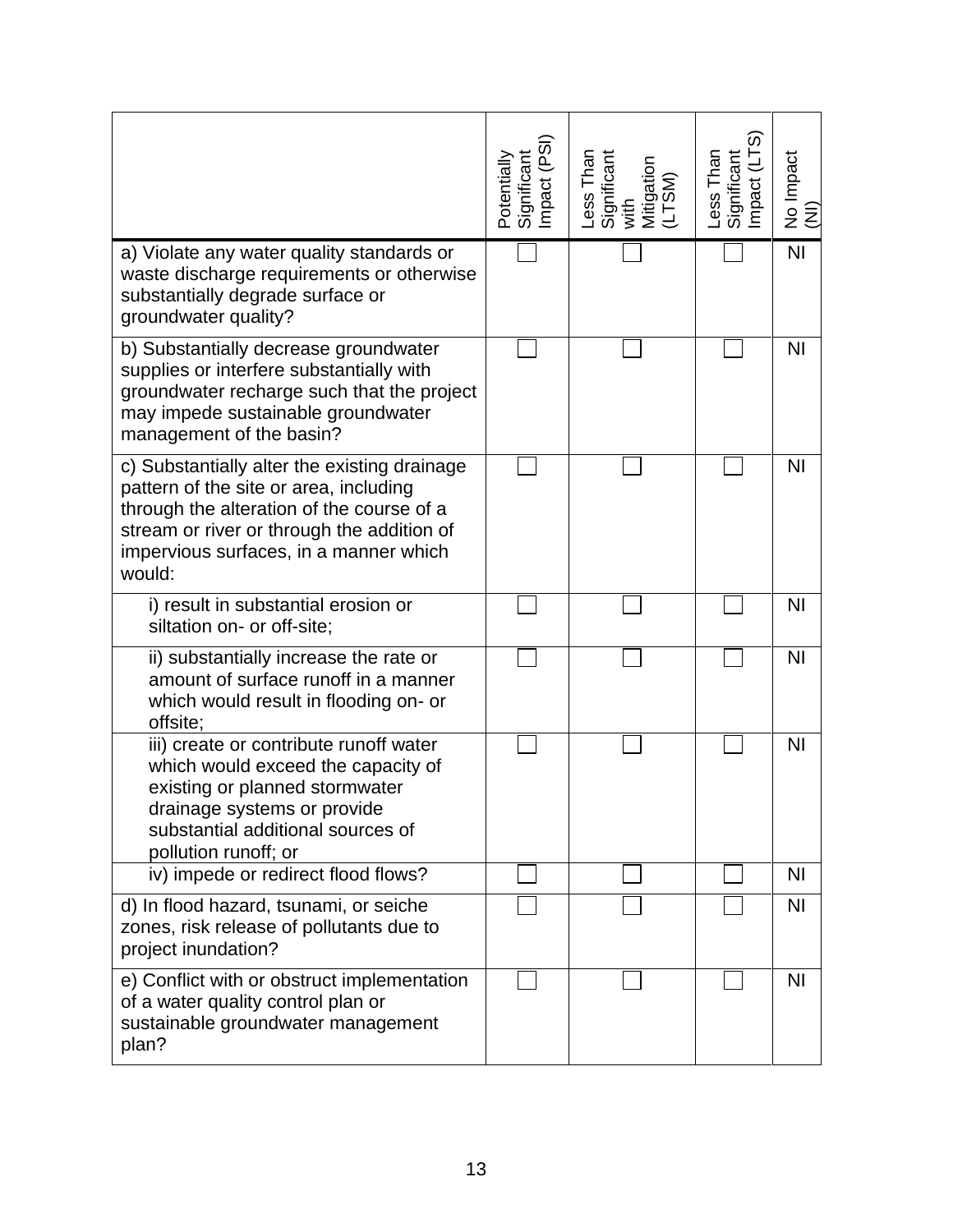|                                                                                                                                                                                                                                                                           | Significant<br>Impact (PSI)<br>Potentially | Less Than<br>Significant<br>with<br>Mitigation<br>(LTSM) | Less Than<br>Significant<br>Impact (LTS) | No Impact<br>(NI) |
|---------------------------------------------------------------------------------------------------------------------------------------------------------------------------------------------------------------------------------------------------------------------------|--------------------------------------------|----------------------------------------------------------|------------------------------------------|-------------------|
| <b>XI. LAND USE AND PLANNING. Would</b><br>the project:                                                                                                                                                                                                                   |                                            |                                                          |                                          |                   |
| a) Physically divide an established<br>community?                                                                                                                                                                                                                         |                                            |                                                          |                                          | <b>NI</b>         |
| b) Cause a significant environmental<br>impact due to a conflict with any land use<br>plan, policy, or regulation adopted for the<br>purpose of avoiding or mitigating an<br>environmental effect?                                                                        |                                            |                                                          |                                          | <b>NI</b>         |
| <b>XII. MINERAL RESOURCES. Would the</b><br>project:                                                                                                                                                                                                                      |                                            |                                                          |                                          |                   |
| a) Result in the loss of availability of a<br>known mineral resource that would be of<br>value to the region and the residents of the<br>state?                                                                                                                           |                                            |                                                          |                                          | <b>NI</b>         |
| b) Result in the loss of availability of a<br>locally important mineral resource recovery<br>site delineated on a local general plan,<br>specific plan or other land use plan?                                                                                            |                                            |                                                          |                                          | N <sub>1</sub>    |
| <b>XIII. NOISE.</b> Would the project result in:                                                                                                                                                                                                                          |                                            |                                                          |                                          |                   |
| a) Generation of a substantial temporary or<br>permanent increase in ambient noise<br>levels in the vicinity of the project in excess<br>of standards established in the local<br>general plan or noise ordinance, or<br>applicable standards of other agencies?          |                                            |                                                          |                                          | <b>NI</b>         |
| b) Generation of excessive ground borne<br>vibration or ground borne noise levels?                                                                                                                                                                                        |                                            |                                                          |                                          | <b>NI</b>         |
| c) For a project located within the vicinity<br>of a private airstrip or an airport land use<br>plan or, where such a plan has not been<br>adopted, within two miles of a public<br>airport or public use airport, would the<br>project expose people residing or working |                                            |                                                          |                                          | N <sub>1</sub>    |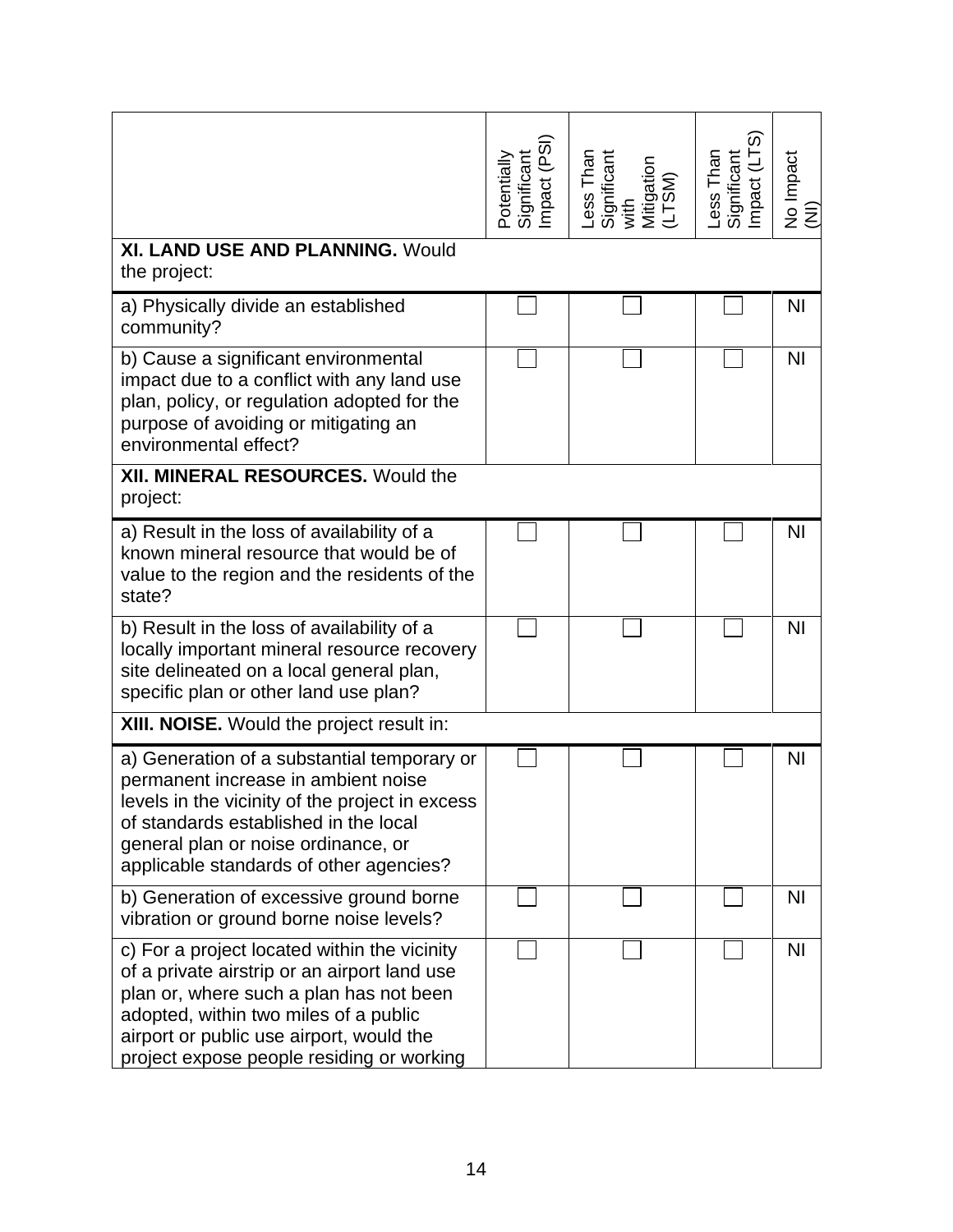|                                                                                                                                                                                                                                                                                                                                                                                                                                                         | Significant<br>Impact (PSI)<br>Potentially | Less Than<br>Significant<br>with<br>Mitigation<br>(LTSM) | Significant<br>Impact (LTS)<br>Less Than | No Impact<br>(NI) |
|---------------------------------------------------------------------------------------------------------------------------------------------------------------------------------------------------------------------------------------------------------------------------------------------------------------------------------------------------------------------------------------------------------------------------------------------------------|--------------------------------------------|----------------------------------------------------------|------------------------------------------|-------------------|
| in the project area to excessive noise<br>levels?                                                                                                                                                                                                                                                                                                                                                                                                       |                                            |                                                          |                                          |                   |
| XIV. POPULATION AND HOUSING.                                                                                                                                                                                                                                                                                                                                                                                                                            |                                            |                                                          |                                          |                   |
| Would the project:                                                                                                                                                                                                                                                                                                                                                                                                                                      |                                            |                                                          |                                          |                   |
| a) Induce substantial unplanned population<br>growth in an area, either directly (for<br>example, by proposing new homes and<br>businesses) or indirectly (for example,<br>through extension of roads or other<br>infrastructure)?                                                                                                                                                                                                                      |                                            |                                                          |                                          | N <sub>l</sub>    |
| b) Displace substantial numbers of existing<br>people or housing, necessitating the<br>construction of replacement housing<br>elsewhere?                                                                                                                                                                                                                                                                                                                |                                            |                                                          |                                          | N <sub>l</sub>    |
| XV. PUBLIC SERVICES.                                                                                                                                                                                                                                                                                                                                                                                                                                    |                                            |                                                          |                                          |                   |
| a) Would the project result in substantial<br>adverse physical impacts associated with<br>the provision of new or physically altered<br>governmental facilities, need for new or<br>physically altered governmental facilities,<br>the construction of which could cause<br>significant environmental impacts, in order<br>to maintain acceptable service ratios,<br>response times, or other performance<br>objectives for any of the public services: |                                            |                                                          |                                          |                   |
| Fire protection?                                                                                                                                                                                                                                                                                                                                                                                                                                        |                                            |                                                          |                                          | N <sub>l</sub>    |
| Police protection?                                                                                                                                                                                                                                                                                                                                                                                                                                      |                                            |                                                          |                                          | N <sub>l</sub>    |
| Schools?                                                                                                                                                                                                                                                                                                                                                                                                                                                |                                            |                                                          |                                          | N <sub>1</sub>    |
| Parks?                                                                                                                                                                                                                                                                                                                                                                                                                                                  |                                            |                                                          |                                          | N <sub>1</sub>    |
| Other public facilities?                                                                                                                                                                                                                                                                                                                                                                                                                                |                                            |                                                          |                                          | <b>NI</b>         |
| <b>XVI. RECREATION.</b>                                                                                                                                                                                                                                                                                                                                                                                                                                 |                                            |                                                          |                                          |                   |
| a) Would the project increase the use of<br>existing neighborhood and regional parks<br>or other recreational facilities such that                                                                                                                                                                                                                                                                                                                      |                                            |                                                          | <b>LTS</b>                               |                   |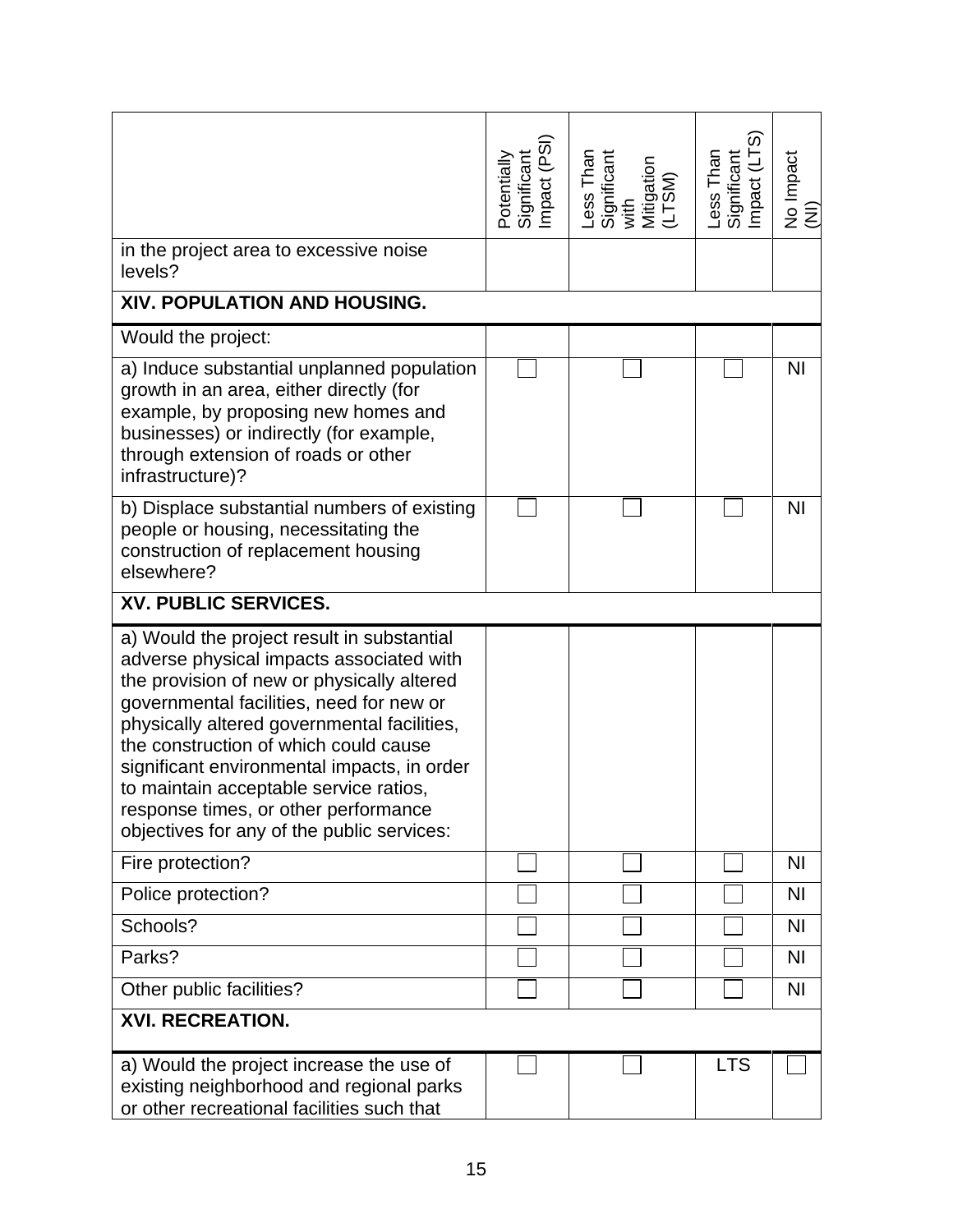|                                                                                                                                                                                                                                                                                                                                                                                                                           | Significant<br>Impact (PSI)<br>Potentially | Less Than<br>Significant<br>with<br>Mitigation<br>(LTSM) | Significant<br>Impact (LTS)<br>Less Than | No Impact<br>(NI) |
|---------------------------------------------------------------------------------------------------------------------------------------------------------------------------------------------------------------------------------------------------------------------------------------------------------------------------------------------------------------------------------------------------------------------------|--------------------------------------------|----------------------------------------------------------|------------------------------------------|-------------------|
| substantial physical deterioration of the<br>facility would occur or be accelerated?                                                                                                                                                                                                                                                                                                                                      |                                            |                                                          |                                          |                   |
| b) Does the project include recreational<br>facilities or require the construction or<br>expansion of recreational facilities which<br>might have an adverse physical effect on<br>the environment?                                                                                                                                                                                                                       |                                            |                                                          |                                          | N <sub>l</sub>    |
| <b>XVII. TRANSPORTATION.</b> Would the<br>project:                                                                                                                                                                                                                                                                                                                                                                        |                                            |                                                          |                                          |                   |
| a) Conflict with a program, plan, ordinance<br>or policy addressing the circulation system,<br>including transit, roadway, bicycle and<br>pedestrian facilities?                                                                                                                                                                                                                                                          |                                            |                                                          |                                          | <b>NI</b>         |
| b) Conflict or be inconsistent with CEQA<br>Guidelines section 15064.3 subdivision<br>$(b)$ ?                                                                                                                                                                                                                                                                                                                             |                                            |                                                          |                                          | N <sub>l</sub>    |
| c) Substantially increase hazards due to a<br>geometric design feature (e.g., sharp<br>curves or dangerous intersections) or<br>incompatible uses (e.g., farm equipment)?                                                                                                                                                                                                                                                 |                                            |                                                          |                                          | N <sub>l</sub>    |
| d) Result in inadequate emergency<br>access?                                                                                                                                                                                                                                                                                                                                                                              |                                            |                                                          |                                          | N <sub>l</sub>    |
| XVIII. TRIBAL CULTURAL RESOURCES.                                                                                                                                                                                                                                                                                                                                                                                         |                                            |                                                          |                                          | N <sub>l</sub>    |
| a) Would the project cause a substantial<br>adverse change in the significance of a<br>tribal cultural resource, defined in Public<br>Resources Code Section 21074 as either a<br>site, feature, place, cultural landscape that<br>is geographically defined in terms of the<br>size and scope of the landscape, sacred<br>place, or object with cultural value to a<br>California Native American tribe, and that<br>is: |                                            |                                                          |                                          |                   |
| i) Listed or eligible for listing in the<br>California Register of Historical<br>Resources, or in a local register of                                                                                                                                                                                                                                                                                                     |                                            |                                                          |                                          | ΝI                |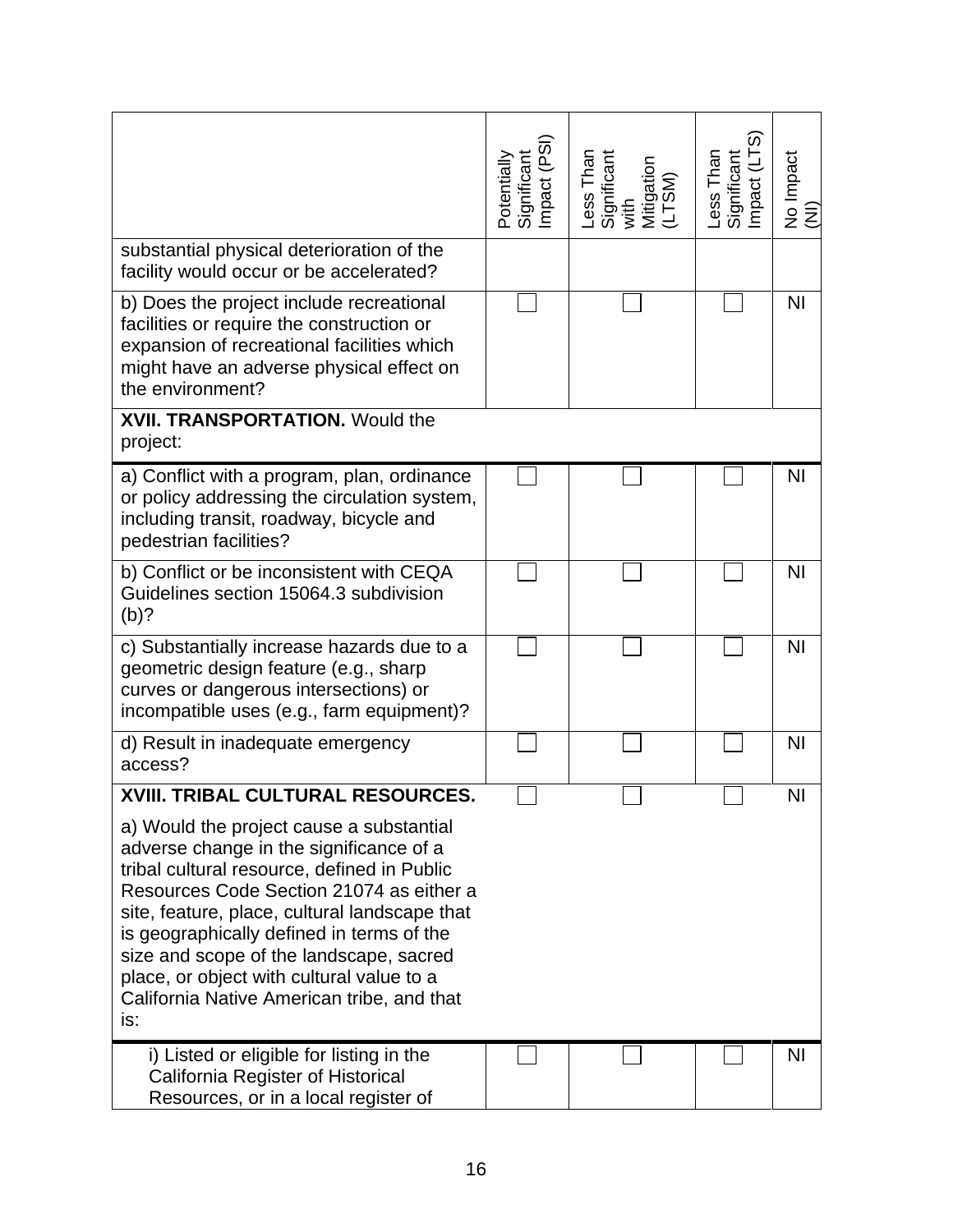|                                                                                                                                                                                                                                                                                                                                                                                                                                                         | Potentially<br>Significant<br>Impact (PSI) | Less Than<br>Significant<br>with<br>Mitigation<br>(LTSM) | Less Than<br>Significant<br>Impact (LTS) | No Impact<br>(NI) |
|---------------------------------------------------------------------------------------------------------------------------------------------------------------------------------------------------------------------------------------------------------------------------------------------------------------------------------------------------------------------------------------------------------------------------------------------------------|--------------------------------------------|----------------------------------------------------------|------------------------------------------|-------------------|
| historical resources as defined in Public<br>Resources Code section 5020.1(k), or                                                                                                                                                                                                                                                                                                                                                                       |                                            |                                                          |                                          |                   |
| ii) A resource determined by the lead<br>agency, in its discretion and supported<br>by substantial evidence, to be<br>significant pursuant to criteria set forth<br>in subdivision (c) of Public Resources<br>Code section 5024.1. In applying the<br>criteria set forth in subdivision (c) of<br>Public Resources Code section 5024.1,<br>the lead agency shall consider the<br>significance of the resource to a<br>California Native American tribe. |                                            |                                                          |                                          | <b>NI</b>         |
| XIX. UTILITIES AND SERVICE<br><b>SYSTEMS.</b> Would the project:                                                                                                                                                                                                                                                                                                                                                                                        |                                            |                                                          |                                          |                   |
| a) Require or result in the relocation or<br>construction of new or expanded water,<br>wastewater treatment or storm water<br>drainage, electric power, natural gas, or<br>telecommunications facilities, the<br>construction or relocation of which could<br>cause significant environmental effects?                                                                                                                                                  |                                            |                                                          |                                          | <b>NI</b>         |
| b) Have sufficient water supplies available<br>to serve the project and reasonably<br>foreseeable future development during<br>normal, dry and multiple dry years?                                                                                                                                                                                                                                                                                      |                                            |                                                          |                                          | <b>NI</b>         |
| c) Result in a determination by the waste<br>water treatment provider, which serves or<br>may serve the project that it has adequate<br>capacity to serve the project's projected<br>demand in addition to the provider's<br>existing commitments?                                                                                                                                                                                                      |                                            |                                                          |                                          | N <sub>l</sub>    |
| d) Generate solid waste in excess of state<br>or local standards, or in excess of the<br>capacity of local infrastructure, or<br>otherwise impair the attainment of solid<br>waste reduction goals?                                                                                                                                                                                                                                                     |                                            |                                                          |                                          | N <sub>l</sub>    |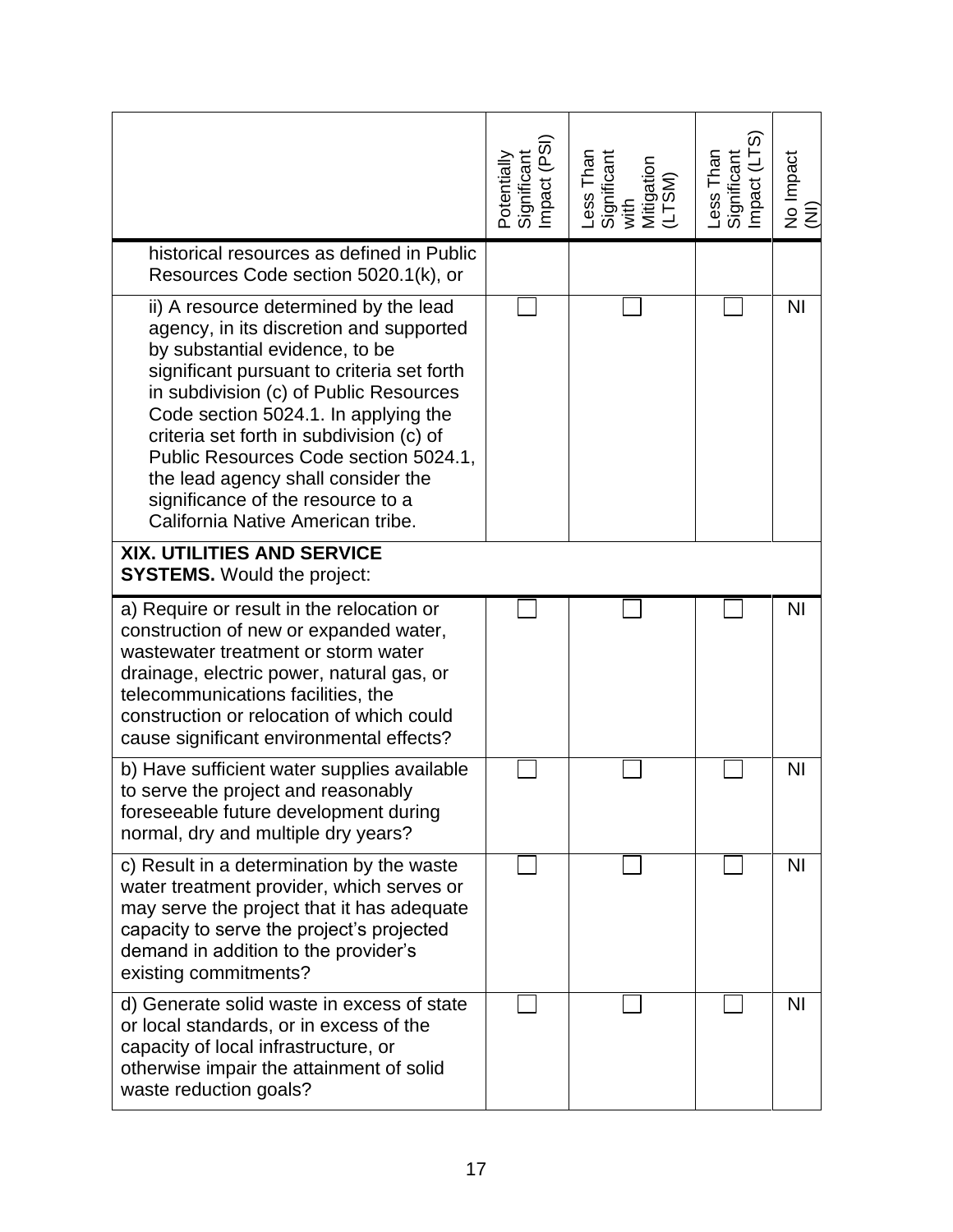|                                                                                                                                                                                                                                                                                      | Potentially<br>Significant<br>Impact (PSI) | Less Than<br>Significant<br>with<br>Mitigation<br>Mitigation | Less Than<br>Significant<br>Impact (LTS) | No Impact<br>(NI) |
|--------------------------------------------------------------------------------------------------------------------------------------------------------------------------------------------------------------------------------------------------------------------------------------|--------------------------------------------|--------------------------------------------------------------|------------------------------------------|-------------------|
| e) Comply with federal, state, and local<br>management and reduction statutes and<br>regulations related to solid waste?                                                                                                                                                             |                                            |                                                              |                                          | $\overline{N}$    |
| XX. WILDFIRE. If located in or near state<br>responsibility areas or lands classified as<br>very high fire hazard severity zones, would<br>the project:                                                                                                                              |                                            |                                                              |                                          |                   |
| a) Substantially impair an adopted<br>emergency response plan or emergency<br>evacuation plan?                                                                                                                                                                                       |                                            |                                                              |                                          | <b>NI</b>         |
| b) Due to slope, prevailing winds, and<br>other factors, exacerbate wildfire risks, and<br>thereby expose project occupants to<br>pollutant concentrations from a wildfire or<br>the uncontrolled spread of a wildfire?                                                              |                                            |                                                              |                                          | N <sub>l</sub>    |
| c) Require the installation or maintenance<br>of associated infrastructure (such as<br>roads, fuel breaks, emergency water<br>sources, power lines or other utilities) that<br>may exacerbate fire risk or that may result<br>in temporary or ongoing impacts to the<br>environment. |                                            |                                                              |                                          | <b>NI</b>         |
| d) Expose people or structures to<br>significant risks, including downslope or<br>downstream flooding or landslides, as a<br>result of runoff, post-fire slope instability, or<br>drainage changes?                                                                                  |                                            |                                                              |                                          | NI                |
| <b>XXI. MANDATORY FINDINGS OF</b><br><b>SIGNIFICANCE.</b>                                                                                                                                                                                                                            |                                            |                                                              |                                          |                   |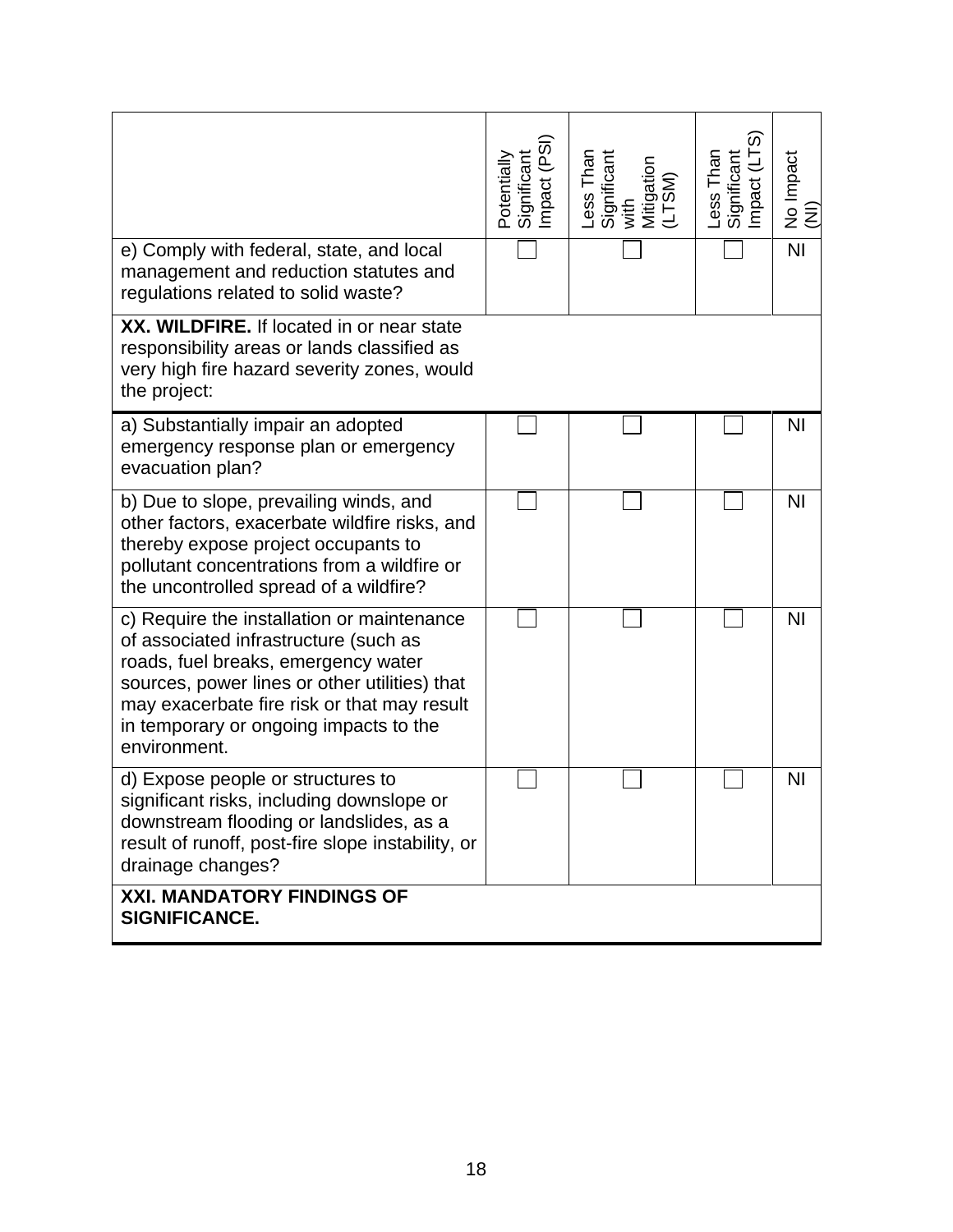|                                                                                                                                                                                                                                                                                                                                                                                                                                                                                                                    | Significant<br>Impact (PSI)<br>Potentially | Less Than<br>Significant<br>with<br>Mitigation<br>Mitigation | Less Than<br>Significant<br>Impact (LTS) | No Impact<br>(NI) |
|--------------------------------------------------------------------------------------------------------------------------------------------------------------------------------------------------------------------------------------------------------------------------------------------------------------------------------------------------------------------------------------------------------------------------------------------------------------------------------------------------------------------|--------------------------------------------|--------------------------------------------------------------|------------------------------------------|-------------------|
| a) Does the project have the potential to<br>substantially degrade the quality of the<br>environment, substantially reduce the<br>habitat of a fish or wildlife species, cause a<br>fish or wildlife population to drop below<br>self-sustaining levels, threaten to eliminate<br>a plant or animal community, substantially<br>reduce the number or restrict the range of<br>a rare or endangered plant or animal or<br>eliminate important examples of the major<br>periods of California history or prehistory? |                                            |                                                              |                                          | N <sub>l</sub>    |
| b) Does the project have impacts that are<br>individually limited, but cumulatively<br>considerable? ("Cumulatively<br>considerable" means that the incremental<br>effects of a project are considerable when<br>viewed in connection with the effects of<br>past projects, the effects of other current<br>projects, and the effects of probable future<br>projects)?                                                                                                                                             |                                            |                                                              |                                          | <b>NI</b>         |
| c) Does the project have environmental<br>effects which will cause substantial<br>adverse effects on human beings, either<br>directly or indirectly?                                                                                                                                                                                                                                                                                                                                                               |                                            |                                                              |                                          | N <sub>l</sub>    |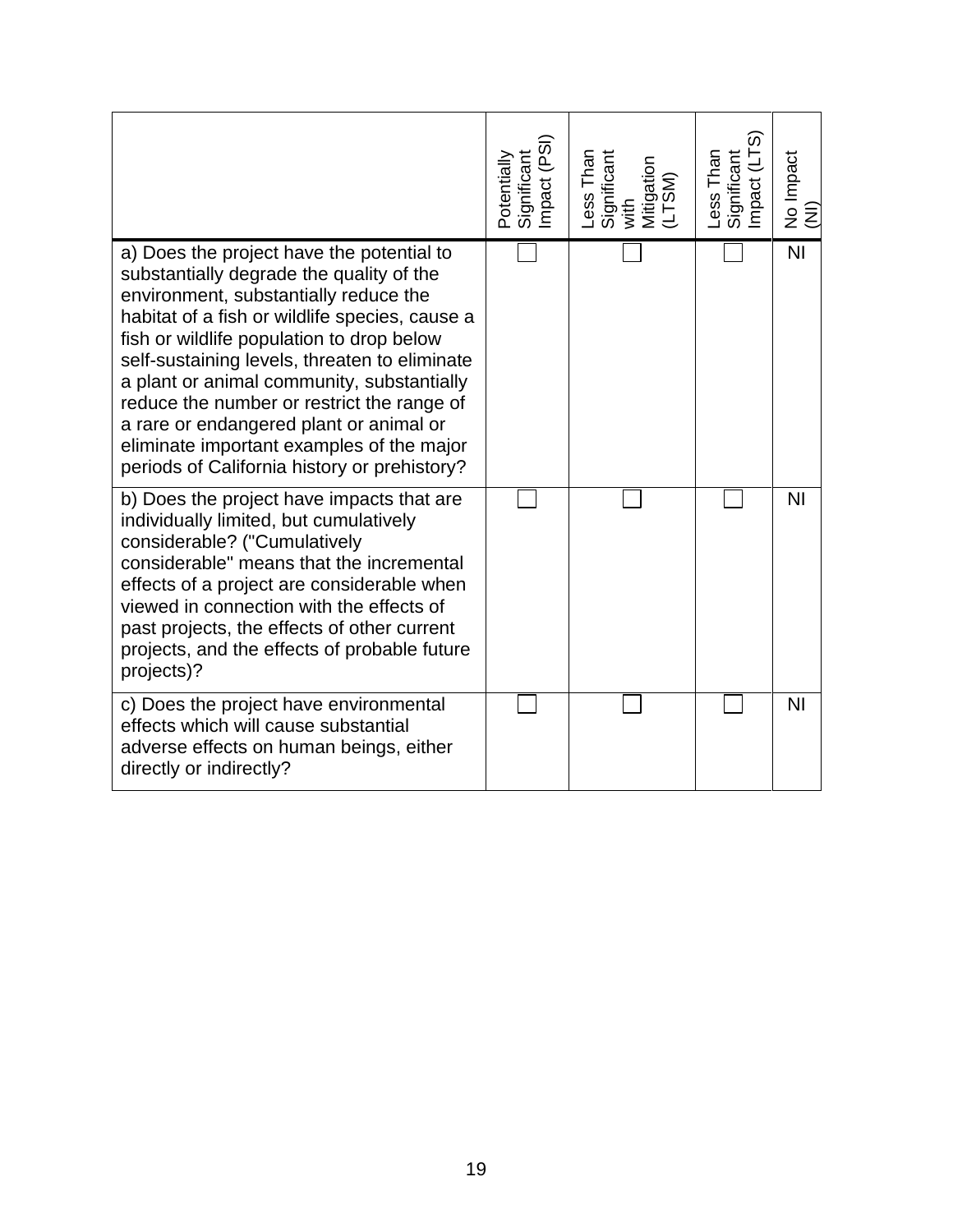### **EXPLANATION OF RESPONSES TO INITIAL STUDY ENVIRONMENTAL CHECKLIST**

# **I. AESTHETICS**

- a) The project will not have an adverse effect on a scenic vista. Such an impact will not occur because the project will not involve any construction, land alteration, or modification of any buildings or structures.
- b) The project will not damage scenic resources such as trees, rock outcroppings, and historic buildings. Such an impact will not occur because the project will not involve any construction, land alteration, or modification of any buildings or structures.
- c) The project will not substantially degrade, in nonurbanized areas, the existing visual character or quality of public views of the site and its surroundings. Such an impact will not occur because the project will not involve any construction, land alteration, or modification of any buildings or structures.
- d) The project will not create a new source of substantial light or glare which would adversely affect day or nighttime views in the area.

# **II. AGRICULTURE AND FORESTRY RESOURCES**

- a) The project will not convert Prime Farmland, Unique Farmland, or Farmland of Statewide Importance (Farmland), as shown on the maps prepared pursuant to the Farmland Mapping and Monitoring Program (FMMP) of the California Resources Agency, to non-agricultural use. Such an impact will not occur because the project will not involve any construction, land alteration, or land use changes.
- b) The project will not conflict with existing zoning for agricultural use or a Williamson Act contract. Such an impact will not occur because the project will not involve any construction, land alteration, or land use changes.
- c) The project will not conflict with existing zoning for, or cause rezoning of, forest land, timberland, or timber zoned Timberland Production. Such an impact will not occur because the project will not involve any construction, land alteration, or land use changes.
- d) There will be no loss of forest land and the project will not result in the conversion of forest land to non-forest use. Such an impact will not occur because the project will not involve any construction, land alteration, or land use changes.
- e) The project will not involve other changes in the existing environment, which due to their location or nature, could result in conversion of Farmland to non-agricultural use. Such an impact will not occur because the project will not involve any construction, land alteration, or land use changes.

## **III. AIR QUALITY**

a) The project will not conflict with or obstruct implementation of the applicable air quality plan. Such an impact will not occur because the project will not involve any construction, land alteration, or land use changes.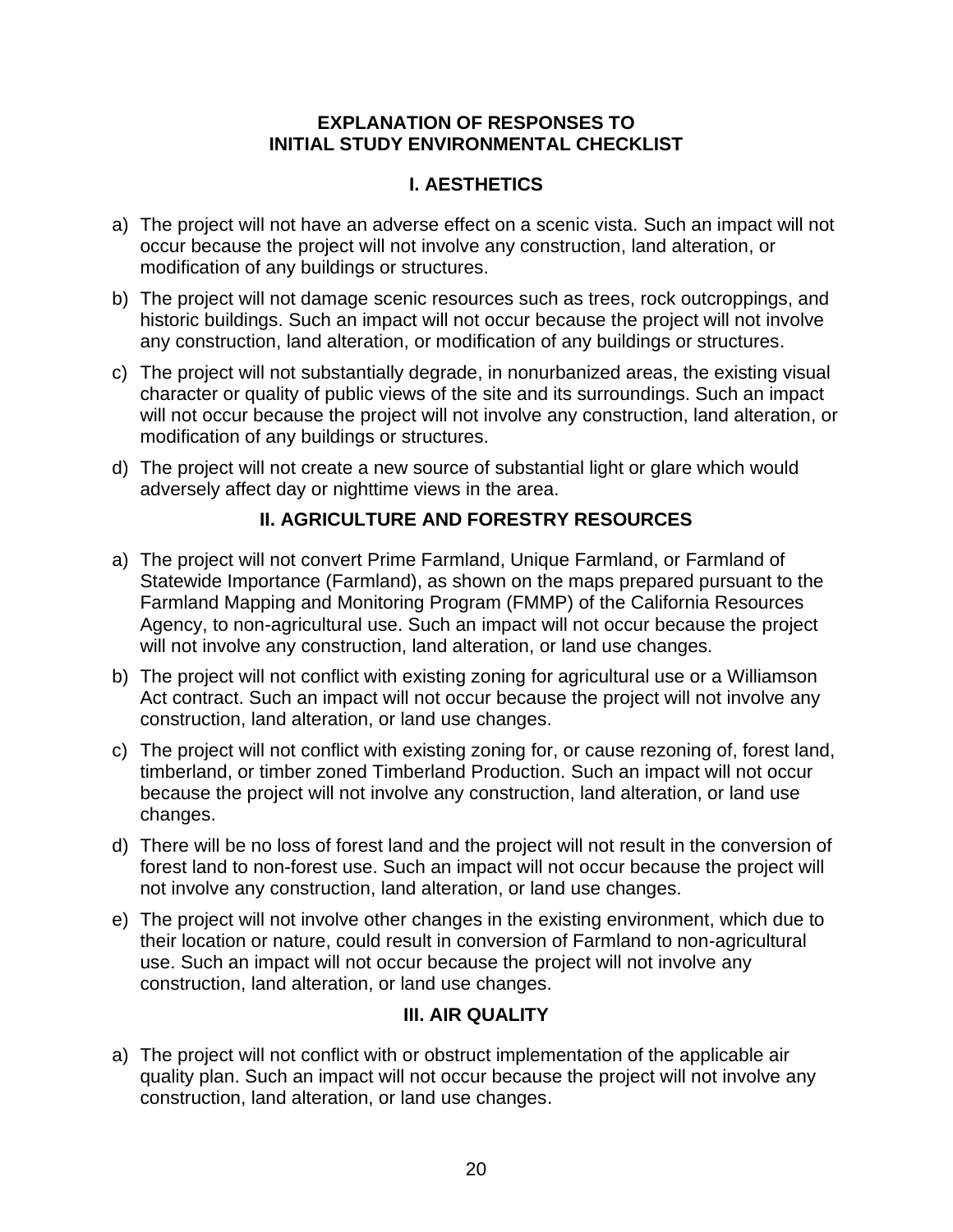- b) The project will not result in a cumulatively considerable net increase of any criteria pollutant for which the project region is non-attainment under an applicable federal or state ambient air quality standard. Such an impact will not occur because the project involves no ongoing sources of air pollution.
- c) The project will not expose sensitive receptors to substantial pollutant concentrations. Such an impact will not occur because the project will not increase pollutant concentrations.
- d) The project will not create objectionable odors affecting a substantial number of people.

## **IV. BIOLOGICAL RESOURCES**

a) The project may have a Less Than Significant Impact, either directly or through habitat modifications, on certain species identified as candidate, sensitive, or special status species in local or regional plans, policies, or regulations, or by the California Department of Fish and Wildlife, National Marine Fisheries Service (NMFS), or U.S. Fish and Wildlife Service (USFWS). The next subsections identify proposed regulation changes that have the potential to produce impacts to biological resources and analyze the significance of these potential impacts under CEQA.

#### *Changes to Rainbow Trout Regulations on the Carmel River and Tributaries above Los Padres Dam (Monterey County)*

The project proposes to eliminate harvest of Rainbow Trout in the Carmel River and its tributaries above Los Padres Dam. The purpose of this regulation change is to protect juvenile life history forms of South-Central California Coast Steelhead Trout, which are listed as threatened under the Federal Endangered Species Act (ESA). All Rainbow Trout above Los Padres Reservoir are native, and a proportion of these Rainbow Trout are potentially progeny of adult Steelhead Trout that CDFW has moved above Los Padres Dam in an effort to recover the population. The proposed regulation would be consistent with the regulation for Los Padres Reservoir. This regulation change will have a beneficial effect on native Steelhead Trout. CEQA Guidelines define a "significant effect on the environment" as "a substantial, or potentially substantial, adverse change in any of the physical conditions within the area affected by the project including land, air, water, minerals, flora, fauna, ambient noise, and objects of historic or aesthetic significance." (Section 15382, emphasis added.) Therefore, this proposed regulation change will have a less than significant effect on native Steelhead Trout.

#### *Changes to Low-Flow Restrictions on North and Central Coast Streams*

The project proposes to extend the low-flow closure period on the Eel River, Mad River, Mattole River, Redwood Creek, Smith River, and Van Duzen River (currently October 1 through January 31, four months) to September 1 through April 30 (eight months), as well as extend the low-flow closure period (currently October 1 through March 31, six months) for the Mendocino, Sonoma, and Marin County coastal streams to September 1 through April 30 (eight months). In addition, the project proposes to add the lower Eel River from the mouth to Fulmor Road to the low-flow restriction regulations. The following three fish species in the project area are listed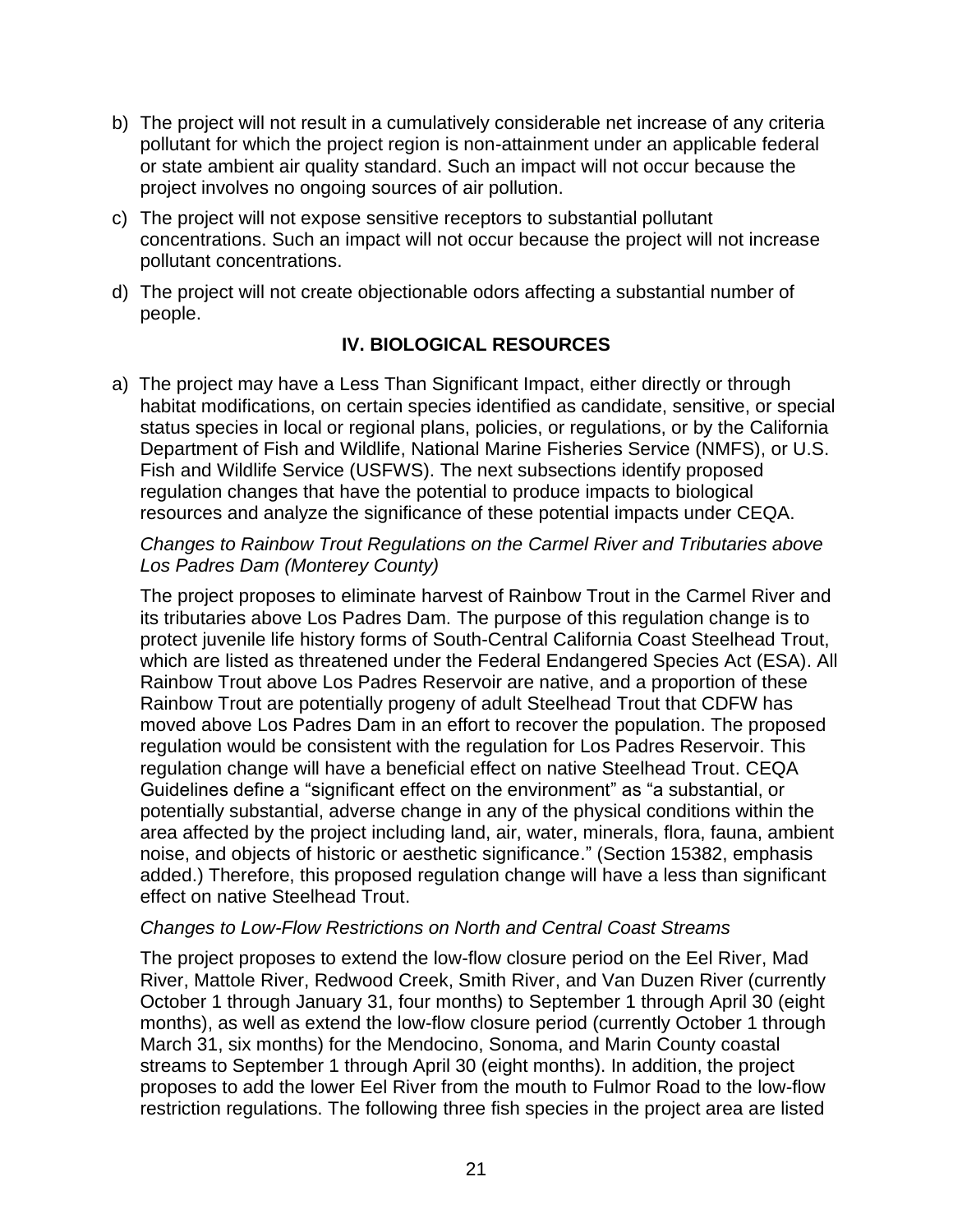as threatened under the Federal Endangered Species Act (ESA): Northern California Steelhead, Southern Oregon/Northern California Coast Coho Salmon, and California Coastal Chinook Salmon. The purpose of this regulation change is to increase the survival of these ESA-listed species during drought conditions. The proposed regulation changes will have a beneficial effect on these listed species. Therefore, these proposed regulation changes will have a less than significant effect on Northern California Steelhead, Southern Oregon/Northern California Coast Coho Salmon, and California Coastal Chinook Salmon.

#### *Changes to Low-Flow Restrictions on South Central Coast Streams*

The project proposes to incorporate a low-flow closure trigger of less than 40 cubic feet per second (cfs) measured at the U.S.G.S. gauge (#11160500) in the San Lorenzo River at Big Trees (in Henry Cowell Redwood State Park). The proposed regulation change will close those waters listed in Title 14, Section 8.00(c)(3), to angling when flows on the San Lorenzo River fall below 40 cfs. The following five fish species in the project area are listed as threatened under the federal ESA: California Coastal Chinook Salmon, Northern California Steelhead, Central California Coast Steelhead, Central California Coast Coho Salmon, and Southern Oregon/Northern California Coast Coho Salmon. The purpose of this regulation change is to increase the survival of these ESA-listed species during drought conditions. The proposed regulations changes will have a beneficial effect on these listed species. Therefore, these proposed regulation changes will have a less than significant effect on California Coastal Chinook Salmon, Northern California Steelhead, Central California Coast Steelhead, Central California Coast Coho Salmon, and Southern Oregon/Northern California Coast Coho Salmon.

- b) The project will not have an adverse effect on any riparian habitat or other sensitive natural communities identified in local or regional plans, policies and regulations, or by the California Department of Fish and Wildlife or the USFWS. Such an impact will not occur because the project will not involve any construction, land alteration, or land use changes.
- c) The project will not have a substantial adverse effect on state or federally protected wetlands (including, but not limited to, marsh, vernal pool, coastal, etc.) through direct removal, filling, hydrological interruption, or other means. Such an impact will not occur because the project will not involve any construction, land alteration, or land use changes.
- d) The project will not substantially interfere with the movement of any native resident or migratory fish or wildlife species or with established native resident or migratory wildlife corridors, or impede the use of native wildlife nursery sites. Such an impact will not occur because the project will not involve any construction, land alteration, or land use changes.
- e) The project will not conflict with any local policies or ordinances protecting biological resources, such as a tree preservation policy or ordinance. Such an impact will not occur because the project will not result in any construction, land alteration, or land use changes.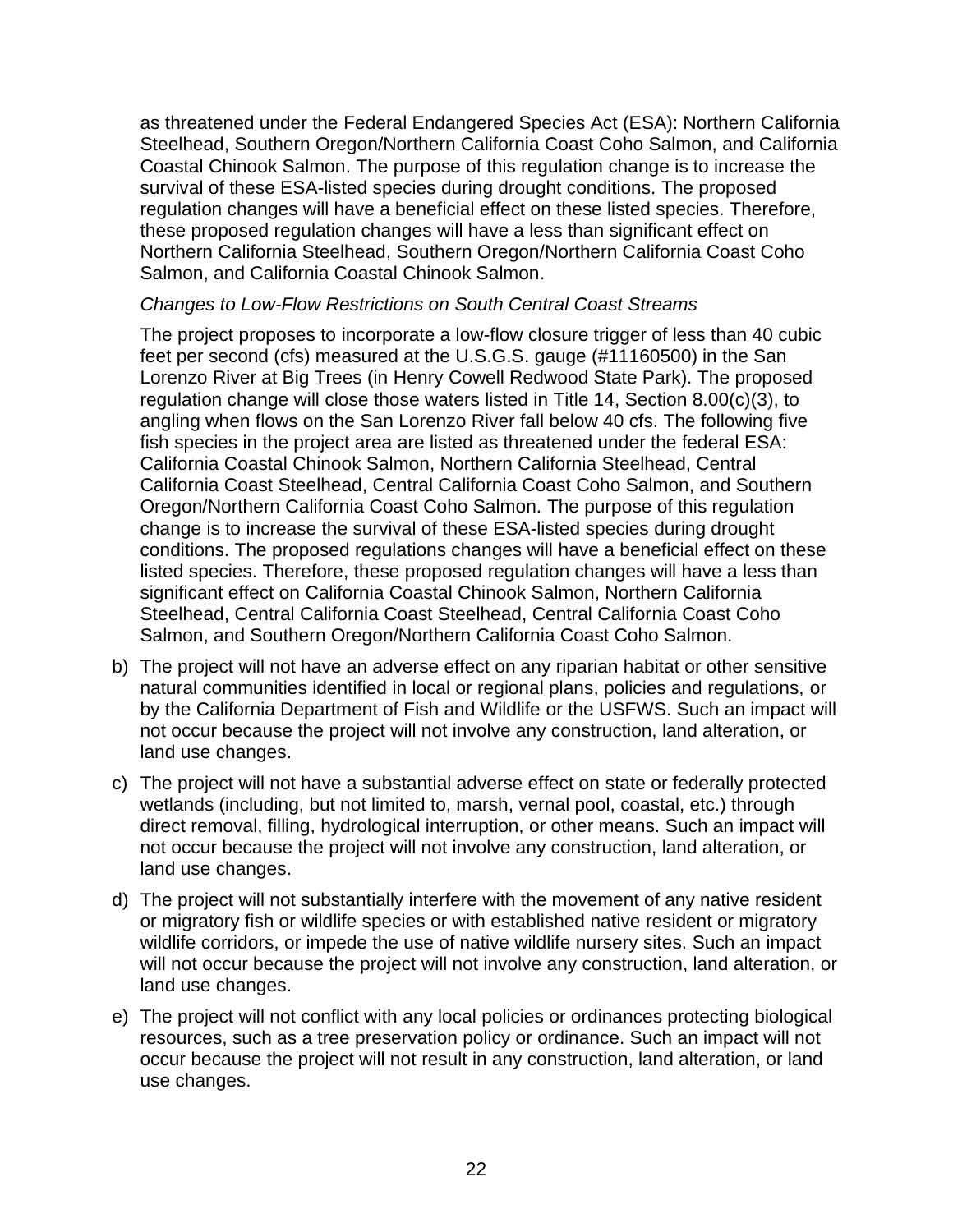f) The project will not conflict with the provisions of an adopted Habitat Conservation Plan, Natural Community Conservation Plan, or other approved local, regional, or state habitat conservation plan. Such an impact will not occur because the project will not involve any construction, land alteration, or land use changes.

# **V. CULTURAL RESOURCES**

- a) The project will not cause a substantial adverse change in the significance of a historical resource pursuant to Section 15064.5. The project does not involve ground disturbing work or work permanently modifying any existing structure or resource and thus has no potential to affect historical resources.
- b) The project will not cause a substantial adverse change in the significance of an archaeological resource pursuant to Section 15064.5. The project does not involve ground disturbing work and thus has no potential to affect archaeological resources.
- c) The project will not disturb any human remains, including those interred outside of formal cemeteries. The project does not involve ground disturbing work and thus has no potential to affect human remains.

# **VI. ENERGY**

- a) The project would not result in a potentially significant environmental impact due to wasteful, inefficient, or unnecessary consumption of energy resources, during project construction or operations. Such an impact will not occur because the project will not use energy resources.
- b) The project will not affect nor obstruct any state or local plan for renewable energy or energy efficiency.

# **VII. GEOLOGY AND SOILS**

- a i) The project will not directly or indirectly cause potential substantial adverse effects, including the risk of loss, injury, or death involving rupture of a known earthquake fault, as delineated on the most recent Alquist-Priolo Earthquake Fault Zoning Map issued by the State Geologist for the area, or based on other substantial evidence of a known fault. Such an impact will not occur because the project will not create any structures for human habitation.
- ii) The project will not directly or indirectly cause potential substantial adverse effects, including the risk of loss, injury, or death involving strong seismic ground shaking. Such an impact will not occur because the project will not create any structures for human habitation.
- iii) The project will not directly or indirectly cause potential substantial adverse effects, including the risk of loss, injury, or death involving seismic-related ground failure, including liquefaction. Such an impact will not occur because the project will not create any structures for human habitation.
- iv) The project will not directly or indirectly cause potential substantial adverse effects, including the risk of loss, injury, or death involving landslides. Such an impact will not occur because the project will not create any structures for human habitation.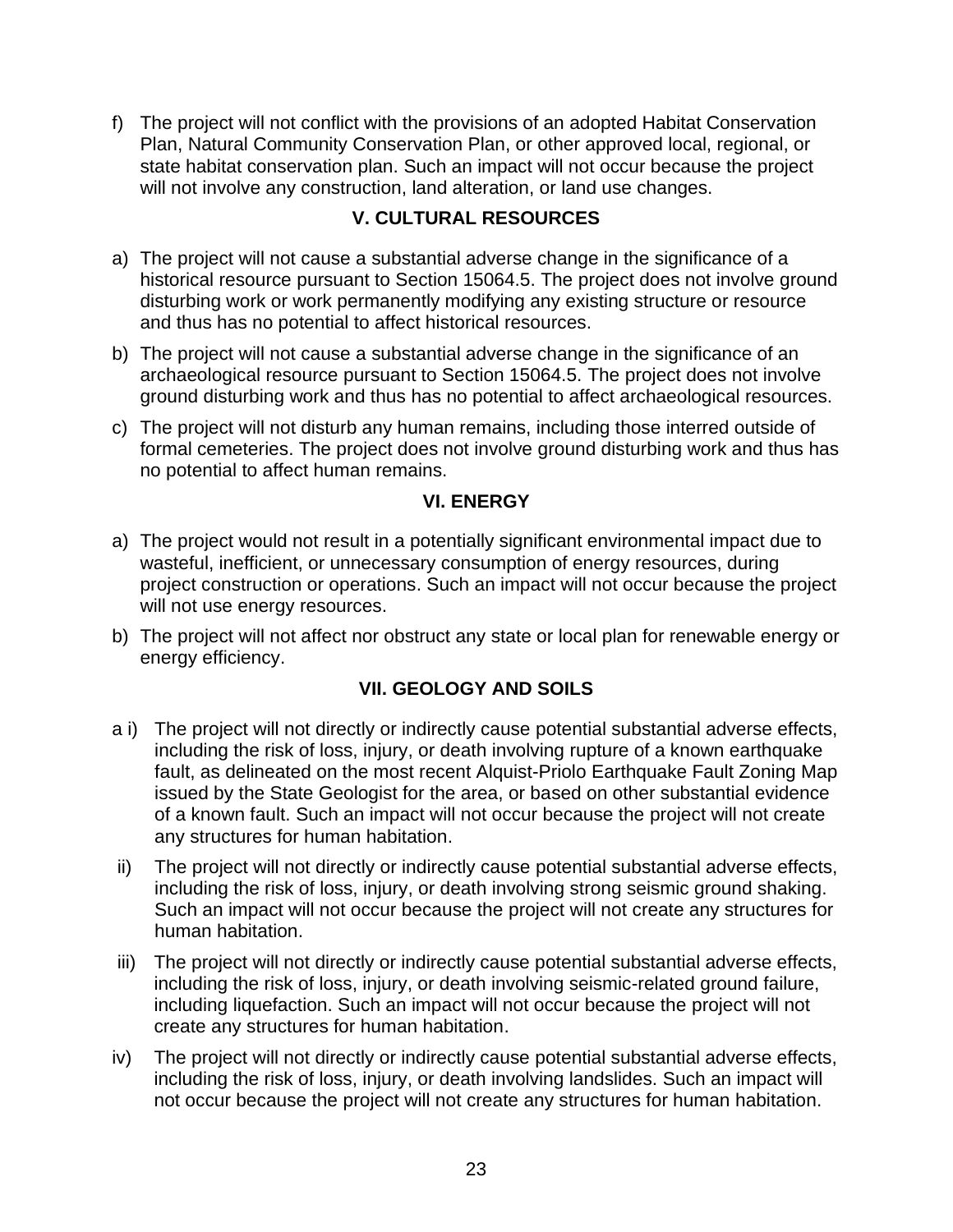- b) The project will not result in substantial soil erosion or the loss of topsoil. Such an impact will not occur because the project will not involve ground disturbing work.
- c) The project will not be located on a geologic unit or soil that is unstable, or that would become unstable and potentially result in on- or off-site landslides, lateral spreading, subsidence, liquefaction, or collapse. Such an impact will not occur because the project will not involve ground disturbing work.
- d) The project will not be located on expansive soil, as defined in Table 18-1-B of the Uniform Building Code (1994), creating substantial direct or indirect risks to life or property. Such an impact will not occur because the project will not involve ground disturbing work.
- e) The project will not create any sources of waste water requiring a septic system.
- f) The project will not indirectly destroy a unique paleontological resource or site or unique geologic feature.

## **VIII. GREENHOUSE GAS EMISSIONS**

- a) The project will not generate greenhouse gas emissions, either directly or indirectly, that may have a significant impact on the environment. The project will not involve construction, land alteration, or land use changes.
- b) The project will not conflict with an applicable plan, policy, or regulation adopted for the purpose of reducing the emissions of greenhouse gases. The project would result in the production of very low greenhouse gas emissions.

## **IX. HAZARDS AND HAZARDOUS MATERIALS**

- a) The project will not create a significant hazard to the public or the environment through the routine transport, use, or disposal of hazardous materials. The project will not involve the transport, use, or disposal of hazardous materials.
- b) The project will not create a significant hazard to the public or the environment through reasonably foreseeable upset and accident conditions involving the release of hazardous materials into the environment. The project will not involve the transport, use, or disposal of hazardous materials.
- c) The project will not emit hazardous emissions or handle hazardous or acutely hazardous materials, substances, or waste within one-quarter mile of an existing or proposed school. The project will not involve the transport, use, or emission of any hazardous materials.
- d) The project will not be located on any site that is included on a list of hazardous materials sites compiled pursuant to Government Code Section 65962.5.
- e) The project will not be located within an airport land use plan area.
- f) The project will not impair implementation of, or physically interfere with, an adopted emergency response plan or emergency evacuation plan. The project will not involve any construction, land alteration, or land use changes.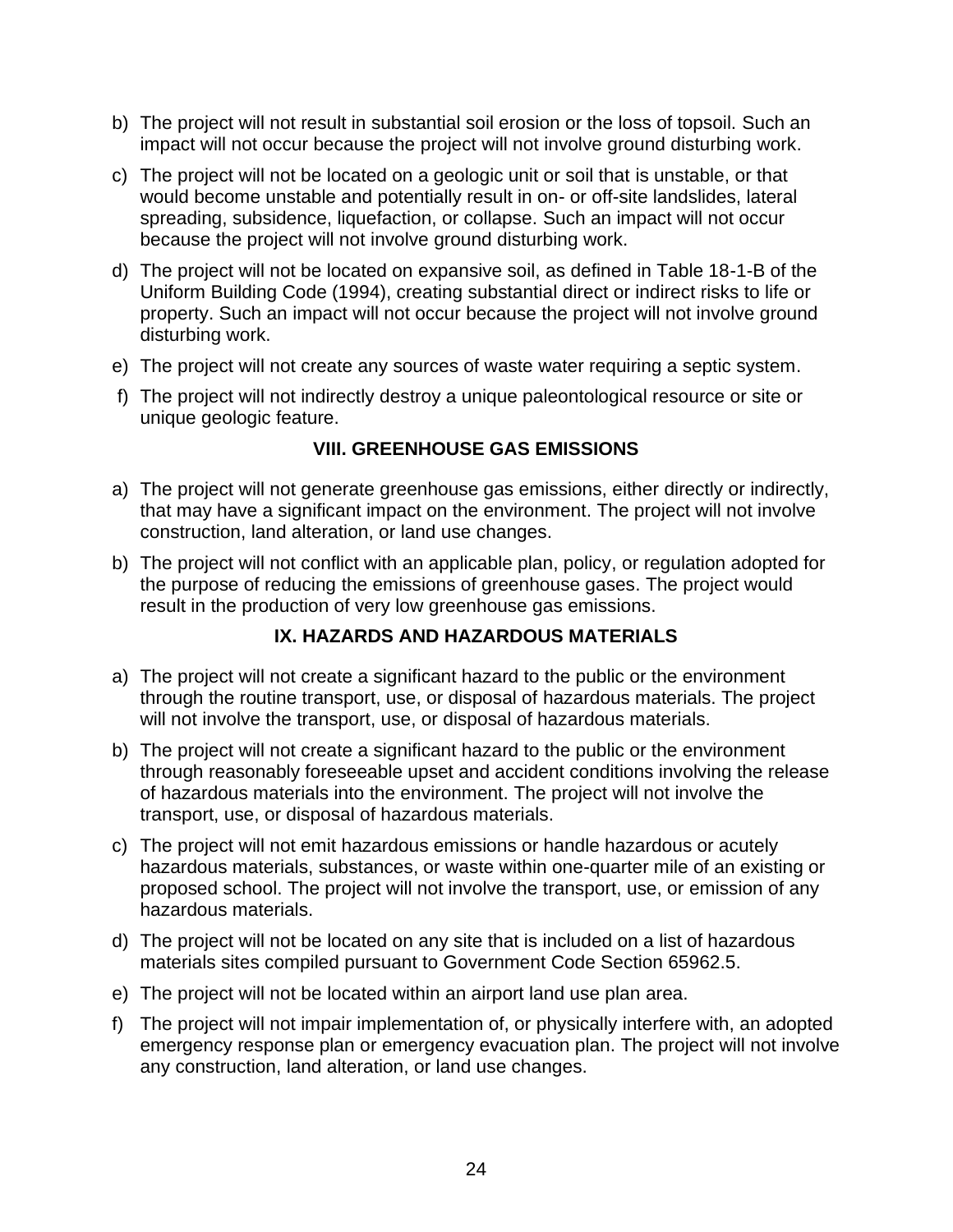g) The project will not expose people or structures to a significant risk of loss, injury, or death involving wildland fires. The project will not involve any construction, land alteration, or land use changes.

# **X. HYDROLOGY AND WATER QUALITY**

- a) The project will not violate any water quality standards or waste discharge requirements or otherwise substantially degrade surface or groundwater quality. The project will not involve any construction, land alteration, water use, or water discharge.
- b) The project will not substantially decrease groundwater supplies or interfere substantially with groundwater recharge such that the project may impede sustainable groundwater management of the basin. The project will not involve any construction, land alteration, or groundwater use.
- c i) The project will not substantially alter the existing drainage pattern of the site or area including through the alteration of the course of a stream or river or through the addition of impervious surfaces in a manner which would result in substantial erosion or siltation on- or off-site because the project will not involve any construction or land alteration.
- ii) The project will not substantially alter the existing drainage pattern of the site or area including through the alteration of the course of a stream or river or through the addition of impervious surfaces in a manner which would result in flooding on- or offsite because the project will not involve any construction or land alteration.
- iii) The project will not create or contribute runoff water that would exceed the capacity of existing or planned storm-water drainage systems, or provide substantial additional sources of polluted runoff because the project will not involve any construction or land alteration.
- iv) The project will not impede or redirect flood flows because the project will not involve any construction or land alteration.
- d) In flood hazard, tsunami, or seiche zones, the project would not risk release of pollutants due to project inundation because the project would not involve any construction or land alteration.
- e) The project would not conflict with or obstruct implementation of a water quality control plan or sustainable groundwater management plan. The project will not involve any construction, land alteration, or groundwater use.

## **XI. LAND USE AND PLANNING**

- a) The project will not physically divide an established community. The project will not involve any construction, land alteration, or land use changes.
- b) The project will not cause a significant environmental impact due to a conflict with any land use plan, policy, or regulation adopted for the purpose of avoiding or mitigating an environmental effect. The project will not involve any construction, land alteration, or land use changes.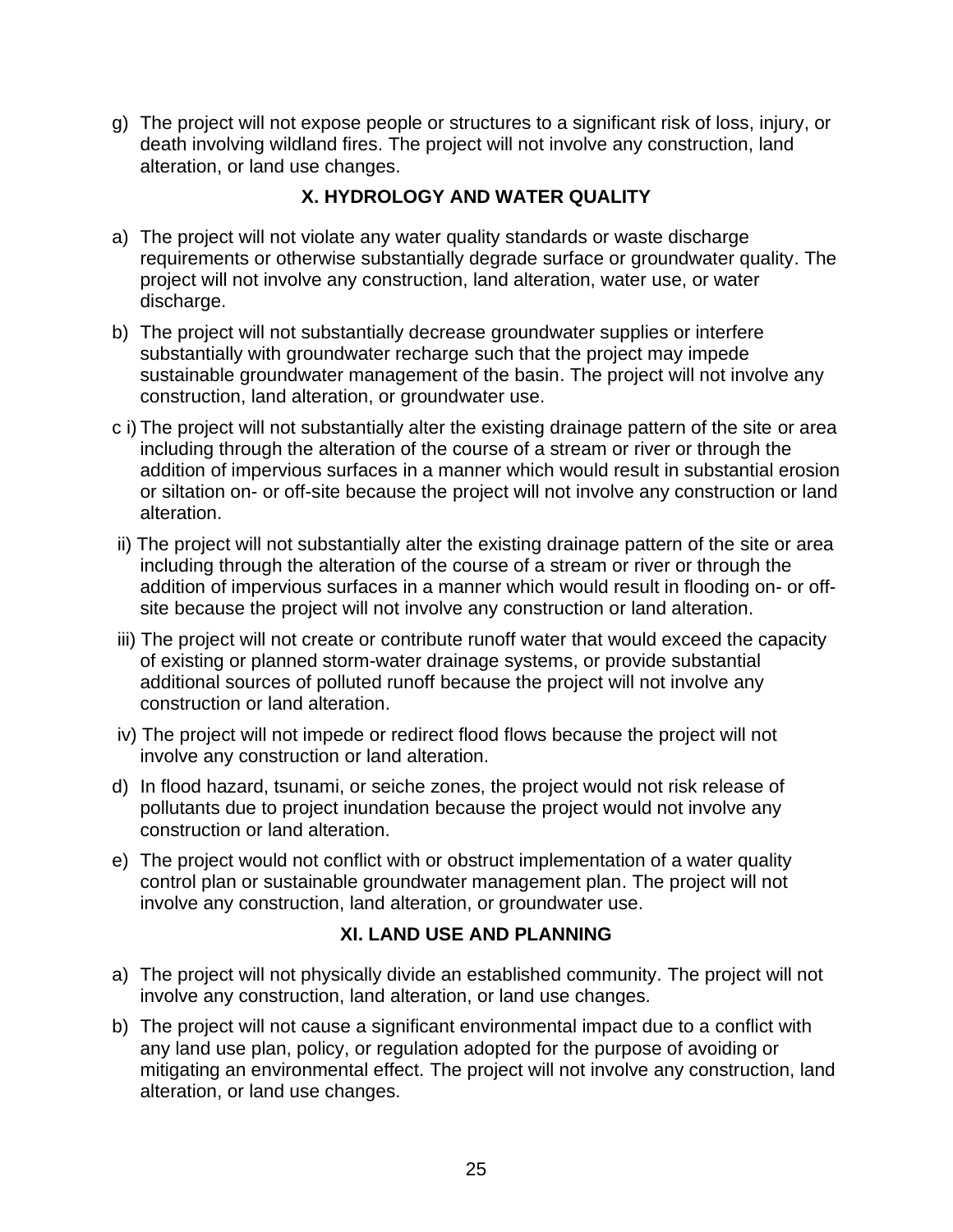## **XII. MINERAL RESOURCES**

- a) The project will not result in the loss of availability of a known mineral resource that would be of value to the region and the residents of the state. Such an impact will not occur because the project will not involve any construction, land alteration, or land use changes.
- b) The project will not result in the loss of availability of a locally important mineral resource recovery site delineated on a local general plan, specific plan, or other land use plan. Such an impact will not occur because the project will not involve any construction, land alteration, or land use changes.

#### **XIII. NOISE**

- a) The project will not result in generation of a substantial temporary or permanent increase in ambient noise levels in the vicinity of the project in excess of standards established in the local general plan or noise ordinance, or applicable standards of other agencies. The project will not involve construction or physical alteration of land, and its implementation will not generate noise levels in excess of agency standards.
- b) The project will not result in generation of excessive ground-borne vibration or ground-borne noise levels. The project will not involve construction or physical alteration of land.
- c) The project will not be located within the vicinity of a private airstrip or an airport use plan or, where such a plan has not been adopted, within two miles of a public airport or public use airport.

## **XIV. POPULATION AND HOUSING**

- a) The project will not induce substantial unplanned population growth in an area, either directly or indirectly. Such an impact will not occur because the project will not construct any new homes, businesses, roads, or other human infrastructure.
- b) The project will not displace any existing people or housing and will not necessitate the construction of replacement housing elsewhere.

## **XV. PUBLIC SERVICES**

a) The project will not have any significant environmental impacts associated with new or physically altered governmental facilities. The project will not involve any construction, land alteration, or land use changes.

#### **XVI. RECREATION**

a) The project will not increase the use of existing neighborhood and regional parks or other recreational facilities such that substantial physical deterioration of the facility would occur or would be accelerated.

Changes to Rainbow Trout Regulations on the Carmel River and Tributaries above Los Padres Dam (Monterey County)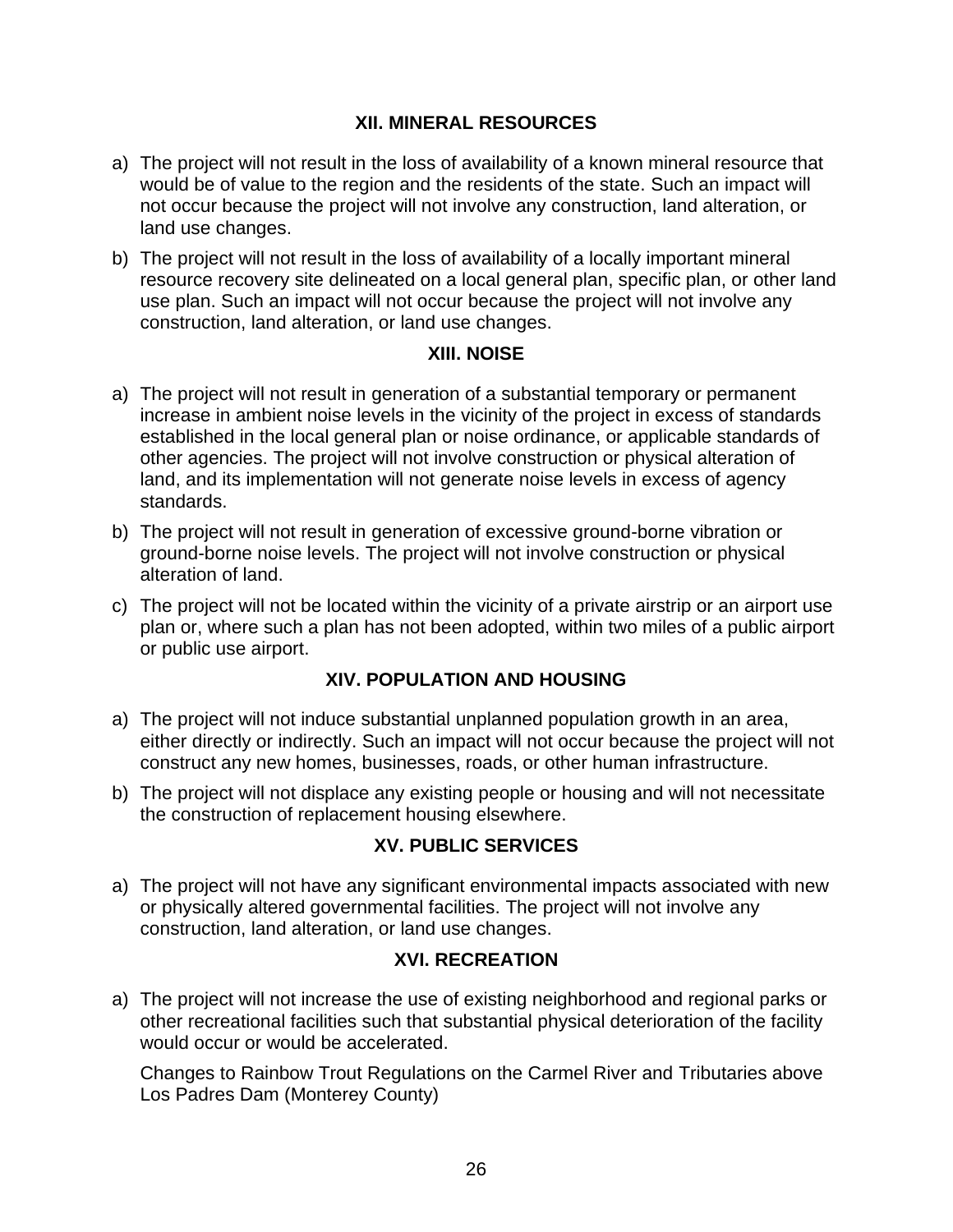The project proposes to reduce the bag limit for Rainbow Trout in the Carmel River and its tributaries above Los Padres Dam from two Rainbow Trout to zero (0) Rainbow Trout. The purpose of the regulation change is to protect juvenile life history forms of Steelhead Trout, which are listed as threatened under the federal ESA. All Rainbow Trout above Los Padres Reservoir are native, and a proportion are potentially progeny of adult Steelhead Trout that CDFW has moved above Los Padres Dam in an effort to recover the population. This proposed regulation change will likely result in fewer angler/visitor trips to this water.

#### *Changes to Black Bass Fishing Regulations*

The project proposes to amend the black bass regulations on Eastman, Hensley, Isabella, Kaweah, and Success reservoirs. These waters will be removed from the bass special fishing regulations and will revert to the statewide standard under subsection 5.00(a) of open to fishing all year, with a 12-inch minimum size limit, and a five-fish daily bag limit. Eastman Lake will go from a one fish bag limit to a five fish bag limit while Hensley, Isabella, Kaweah, and Success reservoirs will go from a two fish bag limit to a five fish bag limit. As a result, the number of angler trips to these lakes could increase. However, because the bass fishing community is predominantly focused on catch and release fishing, the number of additional anglers/visitors to these lakes is expected to be low. As a result, the project is not expected to result in a significant increase in the number of anglers/visitors to these waters nor increase use of existing facilities. Existing facilities such as boat ramps and parking lots utilized by anglers are designed for such use and no substantial deterioration would occur or be accelerated. Additionally, the project will not require any new facilities or repurposing of existing facilities.

#### *Changes to Catfish Regulations*

The project proposes to reduce the bag limit for catfish from 10 fish to five fish on Lafayette Reservoir. This proposed regulation change will likely result in fewer angler/visitor trips to this water.

#### *Changes to Striped Bass Regulations*

The project proposes to increase the daily bag limit for Striped Bass on Lake Elsinore from two fish to 10 fish. This change will align the Striped Bass regulation at Lake Elsinore to the Southern District standard (Title 14, subsection 5.75(d)) of 10 fish with no size limit. The Striped Bass fishery in Lake Elsinore is reliant on fish planting. The Striped Bass planted in Lake Elsinore are sterile and cannot reproduce. Aligning Lake Elsinore's Striped Bass regulation with all other lakes in Southern California is consistent with the regulation simplification process. Given that there are robust Striped Bass fisheries throughout Southern California, the project is not expected to result in an increase in angling pressure at Lake Elsinore. This proposed regulation change is intended to enhance fishing opportunities while making the regulations consistent across Southern California, for the benefit of anglers and regulatory enforcement.

*Changes to the Landlocked Salmon Regulations*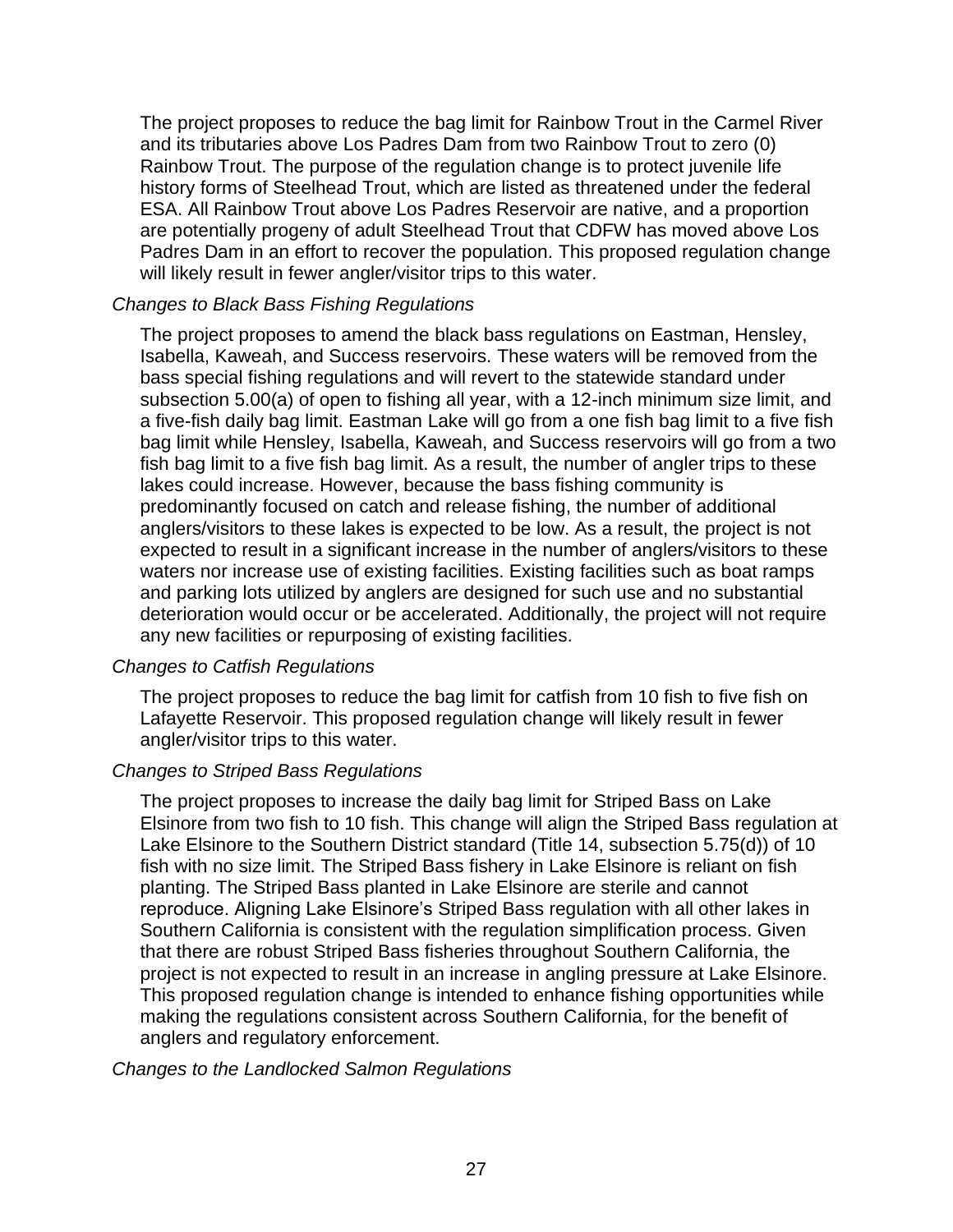The project proposes to remove the 10 fish daily bag limit and 20 fish possession limit exception for Upper Scotts Flat Reservoir to align the bag and possession limits for this water with the statewide standard (Title 14, subsection 5.00(1)(a)) of a 5 fish daily bag limit and 10 fish possession limit. This proposed regulation change is not expected to result in an increase or decrease in the number of angler/visitor trips to this water.

### *Changes to Low-Flow Restrictions on North Coast and Central Coast Streams*

The project proposes to extend the low-flow closure period on the Eel River, Mad River, Mattole River, Redwood Creek, Smith River and Van Duzen River (currently October 1 through January 31, four months) to September 1 through April 30 (eight months), as well as extend the low-flow closure period (currently October 1 through March 31, six months) for the Mendocino, Sonoma, and Marin County coastal streams to September 1 through April 30 (eight months). In addition, the project proposes to add the lower Eel River from the mouth to Fulmor Road to the low flow restriction regulations. The purpose of these regulation changes is to increase the survival of ESA-listed Steelhead Trout, Coho Salmon, and Coastal Chinook Salmon during drought conditions. These proposed regulation changes will result in fewer angler/visitor trips to these waters if angling closures are implemented during the new low flow closure periods.

#### *Changes to Low-Flow Restrictions on South Central Coast Streams*

The project proposes to incorporate a low-flow closure trigger of less than 40 cubic feet per second (cfs) measured at the U.S.G.S. gauge (#11160500) in the San Lorenzo River at Big Trees (in Henry Cowell Redwood State Park). The proposed regulation change will close those waters listed in Title 14, Section 8.00(c)(3), to angling when flows on the San Lorenzo River fall below 40 cfs. The following five fish species in the project area are listed as threatened under the federal ESA: California Coastal Chinook Salmon, Northern California Steelhead, Central California Coast Steelhead, Central California Coast Coho Salmon, and Southern Oregon/Northern California Coast Coho Salmon. The purpose of this regulation change is to increase the survival of these ESA-listed species during drought conditions. This proposed regulation change will result in fewer angler/visitor trips to these waters if angling closures are implemented during the new low-flow closure periods.

b) The project does not require construction or expansion of recreational facilities.

## **XVII. TRANSPORTATION**

- a) The project will not conflict with a program, plan, ordinance or policy addressing the circulation system, including transit, roadway, bicycle and pedestrian facilities. The project involves no land use or transportation system modifications.
- b) The project will not conflict or be inconsistent with CEQA Guidelines Section 15064.3, subdivision (b), which pertains to vehicle miles traveled. The amount and distance of vehicle miles traveled by recreational anglers should not change substantially under the proposed regulations.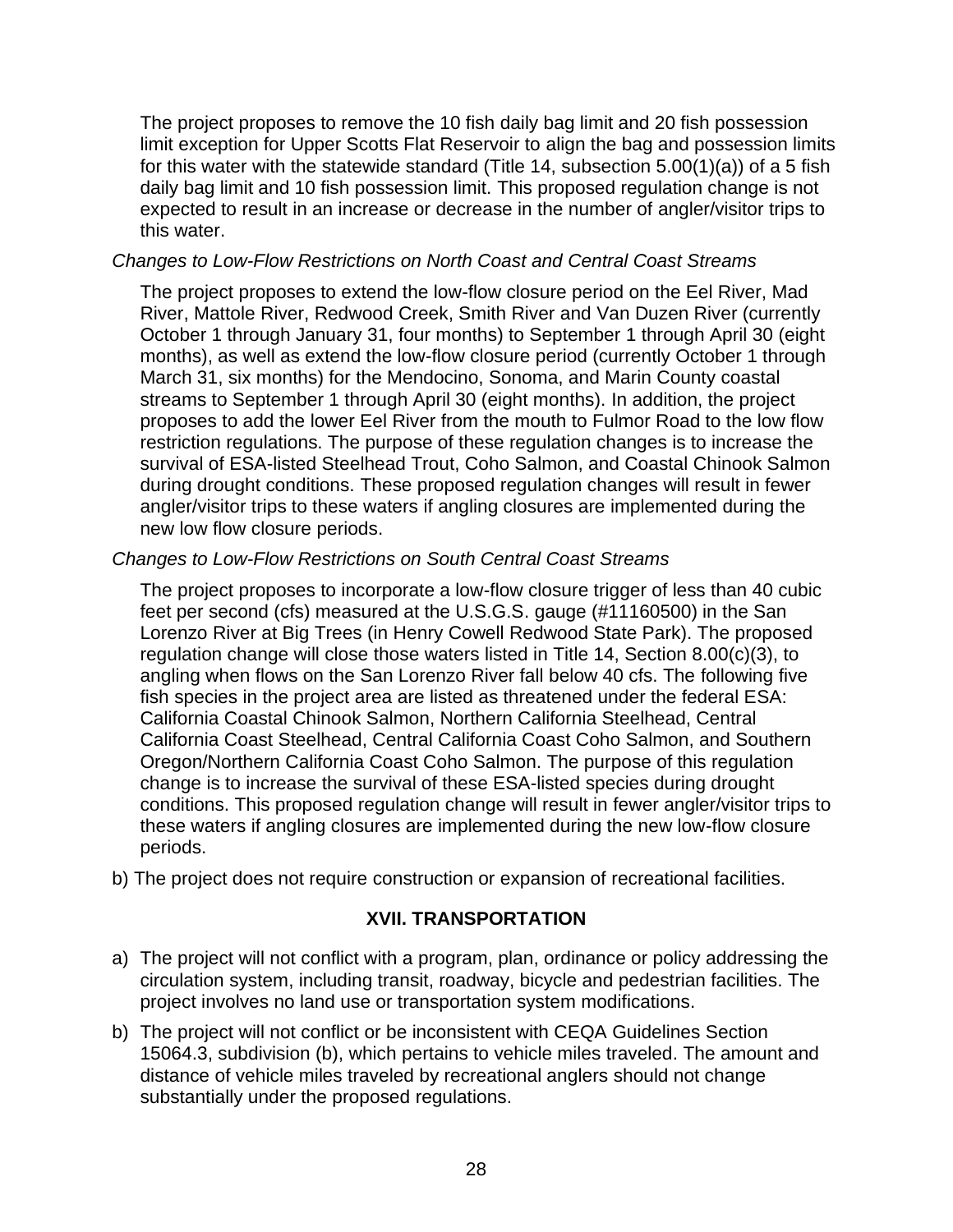- c) The project will not increase hazards due to a geometric design feature or incompatible uses with equipment. There will be no land use or transportation system modifications.
- d) The project will not result in inadequate emergency access. The project involves no land use or transportation system modifications.

## **XVIII. TRIBAL CULTURAL RESOURCES**

- a) The project would not cause a substantial adverse change in the significance of a tribal cultural resource, defined in Public Resources Code Section 21074 as either a site, feature, place, cultural landscape that is geographically defined in terms of the size and scope of the landscape, sacred place, or object with cultural value to a California Native American tribe. Furthermore,
- a i) The project will not cause a substantial adverse change in the significance of a tribal cultural resource that is listed or eligible for listing in the California Register of Historical Resources, or in a local register of historical resources as defined in Public Resources Code Section 5020.1(k). The project does not involve ground disturbing work and thus has no potential to affect tribal cultural resources.
- a ii)The project will not cause a substantial adverse change in the significance of a tribal cultural resource that is determined by the lead agency, in its discretion and supported by substantial evidence, to be significant pursuant to criteria set forth in subdivision (c) of Public Resources Code Section 5024.1. The project does not involve ground disturbing work and thus has no potential to affect tribal cultural resources.

# **XIX. UTILITIES AND SERVICE SYSTEMS**

- a) The project will not require or result in the relocation or construction of new or expanded water, wastewater treatment or storm water drainage, electric power, natural gas, or telecommunication facilities. The project does not involve construction or land alteration.
- b) The project requires no new water supplies.
- c) The project will not produce wastewater.
- d) The project will not generate solid waste. Thus, the project will be in compliance with state and local standards for solid waste.
- e) The project will not create solid waste. Thus, the project will be in compliance with federal, state, and local management and reduction statutes and regulations related to solid waste.

## **XX. WILDFIRE**

- a) The project will not impair an adopted emergency response plan or emergency evacuation plan.
- b) The project will not exacerbate wildfire risks due to slope, prevailing winds, and other factors.